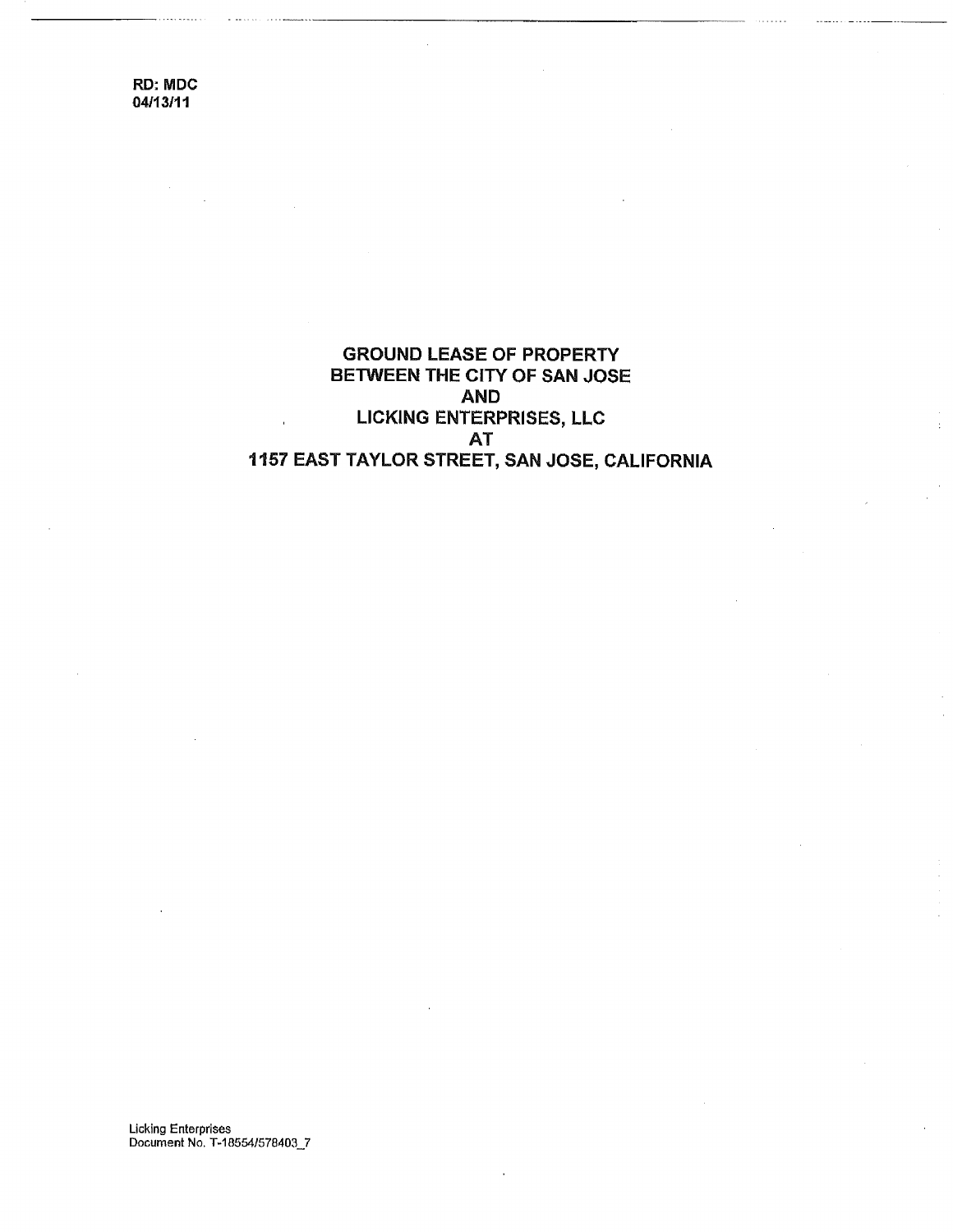# TABLE OF CONTENTS

 $\bar{1}$  $\frac{1}{2}$  $\bar{t}$  $\bar{z}$ 

| 3.1<br>3.2<br>7.1<br>7.2<br>73<br>8.1<br>8.2<br>8.3<br>SECTION 9. TITLE TO IMPROVEMENTS, ALTERATIONS AND REPAIRS8<br>10.1<br>16.1<br>16.2<br>16.3<br>18.1<br>18.2<br>18.3<br>19.1<br>22.1 |
|-------------------------------------------------------------------------------------------------------------------------------------------------------------------------------------------|
|                                                                                                                                                                                           |
|                                                                                                                                                                                           |
|                                                                                                                                                                                           |
|                                                                                                                                                                                           |
|                                                                                                                                                                                           |
|                                                                                                                                                                                           |
|                                                                                                                                                                                           |
|                                                                                                                                                                                           |
|                                                                                                                                                                                           |
|                                                                                                                                                                                           |
|                                                                                                                                                                                           |
|                                                                                                                                                                                           |
|                                                                                                                                                                                           |
|                                                                                                                                                                                           |
|                                                                                                                                                                                           |
|                                                                                                                                                                                           |
|                                                                                                                                                                                           |
|                                                                                                                                                                                           |
|                                                                                                                                                                                           |
|                                                                                                                                                                                           |
|                                                                                                                                                                                           |
|                                                                                                                                                                                           |
|                                                                                                                                                                                           |
|                                                                                                                                                                                           |
|                                                                                                                                                                                           |
|                                                                                                                                                                                           |
|                                                                                                                                                                                           |
|                                                                                                                                                                                           |
|                                                                                                                                                                                           |
|                                                                                                                                                                                           |
|                                                                                                                                                                                           |
|                                                                                                                                                                                           |
|                                                                                                                                                                                           |
|                                                                                                                                                                                           |
|                                                                                                                                                                                           |
|                                                                                                                                                                                           |
|                                                                                                                                                                                           |
|                                                                                                                                                                                           |
|                                                                                                                                                                                           |
| 22.2                                                                                                                                                                                      |
| 22.3                                                                                                                                                                                      |
| 22.4                                                                                                                                                                                      |
| 22.5                                                                                                                                                                                      |
|                                                                                                                                                                                           |
| 22.6                                                                                                                                                                                      |

Licking Enterprises<br>Document No. T-18554/578403\_7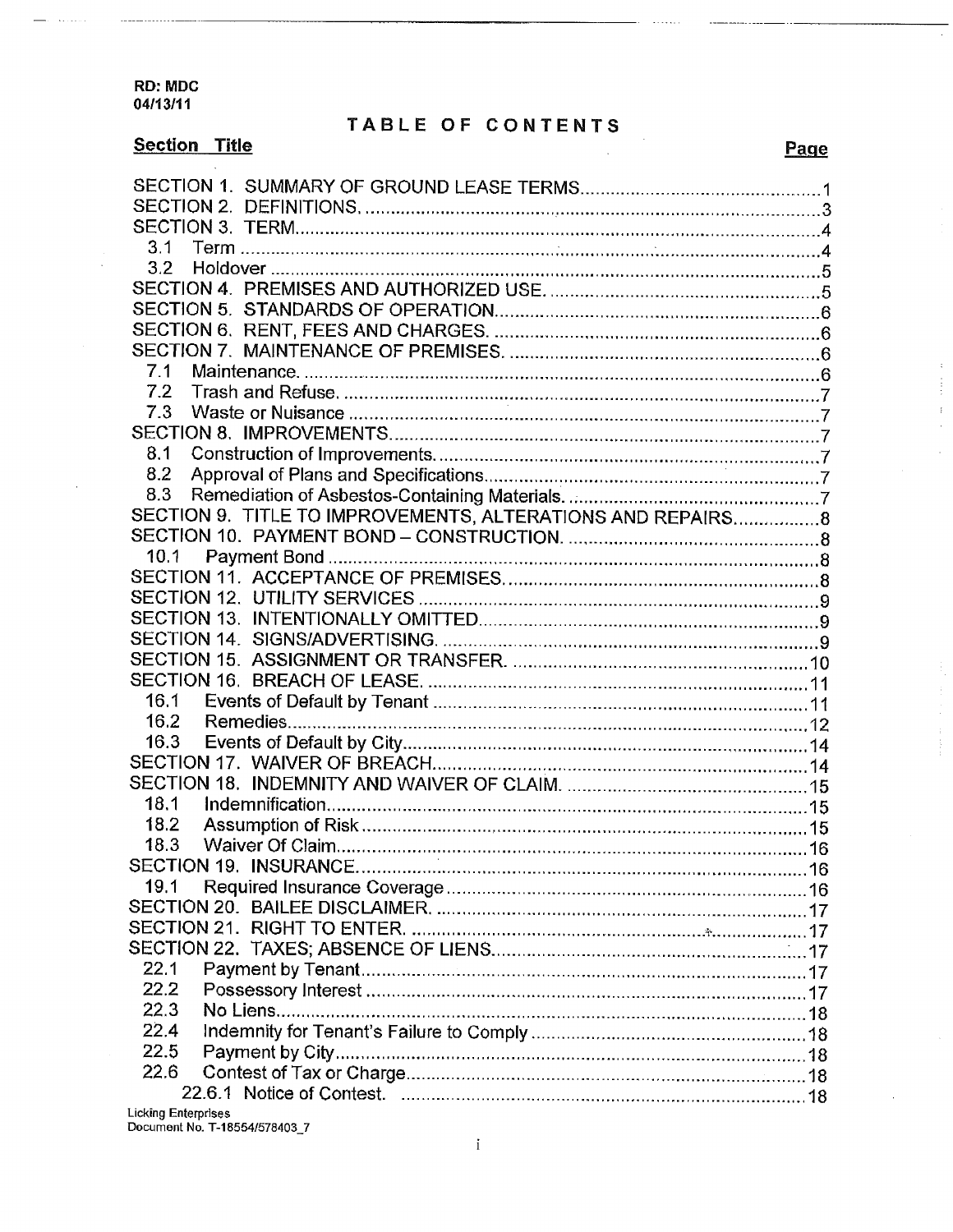$\ldots \ldots$ 

| 24.1                                                              |  |
|-------------------------------------------------------------------|--|
|                                                                   |  |
|                                                                   |  |
|                                                                   |  |
| SECTION 27. HAZARDOUS MATERIALS - PROHIBITIONS AND RESTRICTIONS20 |  |
|                                                                   |  |
|                                                                   |  |
|                                                                   |  |
|                                                                   |  |
|                                                                   |  |
|                                                                   |  |
|                                                                   |  |
| 34.1                                                              |  |
| 34.2                                                              |  |
| 34.3                                                              |  |
| 34.4                                                              |  |
| 34.5                                                              |  |
| 34.6                                                              |  |
| 34.7                                                              |  |
| 34.8                                                              |  |
| 34.9                                                              |  |
| 34.10                                                             |  |
| 34.11                                                             |  |
| 34.12                                                             |  |
| 34.13                                                             |  |
| 34.14                                                             |  |
| 34.15                                                             |  |
| 34.16                                                             |  |
| 34.17                                                             |  |
| 34.18                                                             |  |
|                                                                   |  |
|                                                                   |  |

 $\bar{L}$ 

 $\bar{z}$ 

Ň,  $\sim$ 

 $\hat{\mathcal{X}}$ 

 $\frac{1}{2}$ 

Licking Enterprises<br>Document No. T-18554/578403\_7

 $\bar{\mathcal{A}}$ 

 $\sim$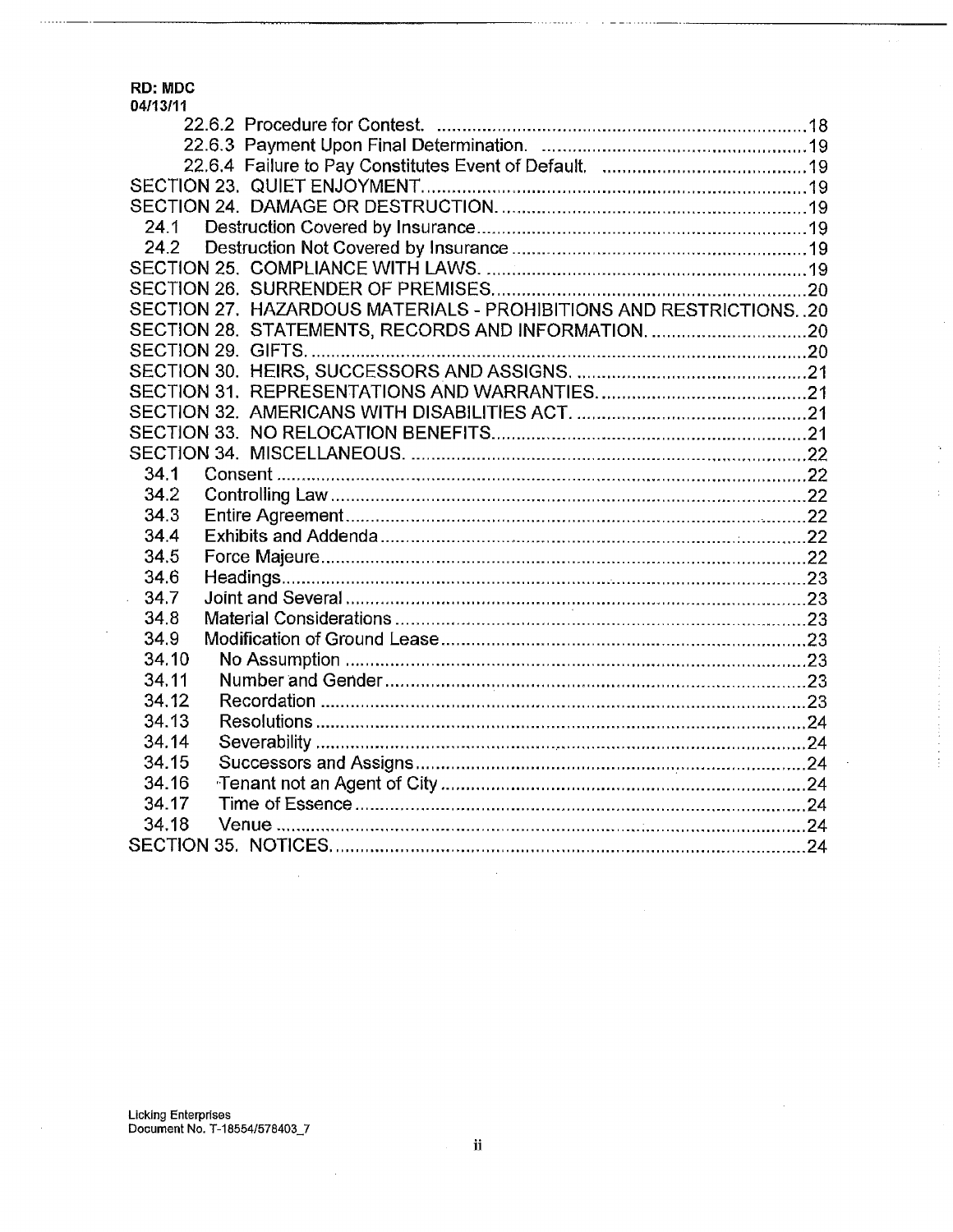| <b>EXHIBIT 1 – DESCRIPTION OF PREMISES</b> | A-1   |
|--------------------------------------------|-------|
| <b>EXHIBIT 2 - INSURANCE</b>               | B-1   |
| EXHIBIT 3 - HAZARDOUS MATERIALS.           | $C-1$ |
| <b>EXHIBIT 4 - MEMORANDUM OF LEASE</b>     | D-1   |

# CORPORATE SECRETARY CERTIFICATE AND NOTARY MEMORANDUM OF LEASE

 $\overline{\phantom{a}}$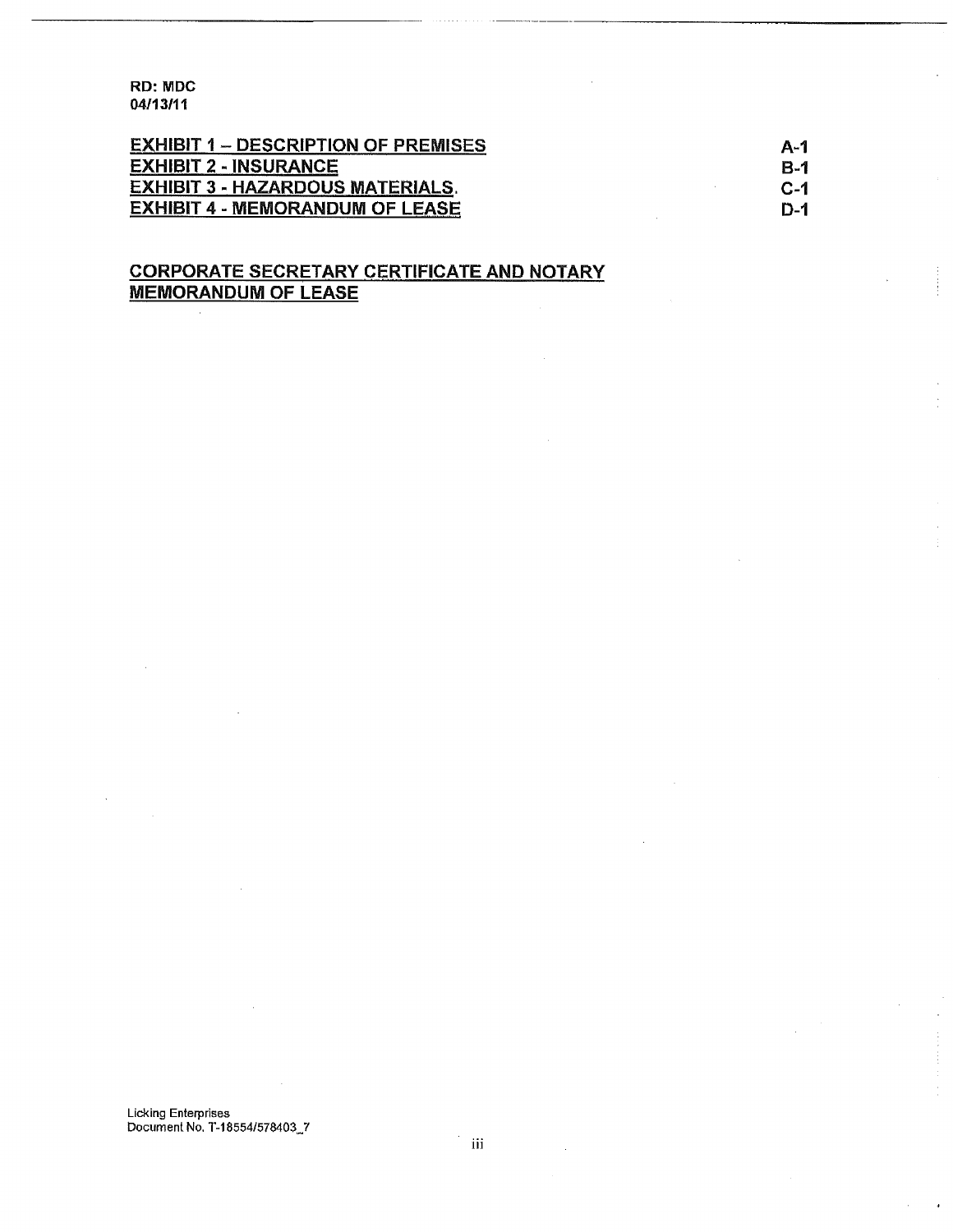## **GROUND LEASE OF PREMISES BETWEEN CITY OF SAN JOSE AND LICKING ENTERPRISES LLC.**

This Ground Lease is dated for convenience this 14th day of April, 2011 ("Ground Lease"), and is by and between the City of San Jose, a municipal corporation of the State of California ("City"), and Licking Enterprises, a corporation authorized to do business in the State of-California ("Tenant"). All capitalized terms in this Agreement shall have the meanings set forth in Section 1, "Summary of Ground Lease Terms" or Section 2, "Definitions", unless otherwise specifically defined in this Ground Lease.

A. City is the owner of certain real property located at 1157 East Taylor Street, San Jose, California, as more particularly described on the attached EXHIBIT 1 ("Real Property").

B. The Real Property is improved with an approximately 3990 square foot dwelling structure, as well as a carport and accessory structures ("Buildings"), which Buildings are owned by Tenant.

C. City and Tenant are parties to that certain Settlement Agreement and Release dated **EXECUTE:** (the "Settlement Agreement"), and this Ground Lease is entered into pursuant to that Settlement Agreement.

NOW, THEREFORE, for valuable consideration, and subject to all the terms and conditions of this Ground Lease, City and Tenant agree to the terms, conditions, and requirements for lease of the Real Property as follows

## **SECTION 1. SUMMARY OF GROUND LEASE TERMS.**

Each reference in the body of this Ground Lease to specific terms or phrases set forth in this Section shall have the specific meanings and/or contain the respective express information set forth below. To the extent there is a conflict between the information in this Section and any more specific provision of this Ground Lease, such more specific provision shall control.

"Tenant" shall mean Licking Enterprises, incorporated in the state of California.

"Authorized Activities" (§4 PREMISES AND AUTHORIZED USE) shall mean use of the Premises as further described in Section 4 of this Ground Lease.

"Effective Date" (§3.1 TERM) means the date set forth in Section 3.1 herein.

"'Expiration Date" (§3.1 TERM) shall mean the date September 30, 2015, subject to earlier termination as provided in this Ground Lease.

**-1-**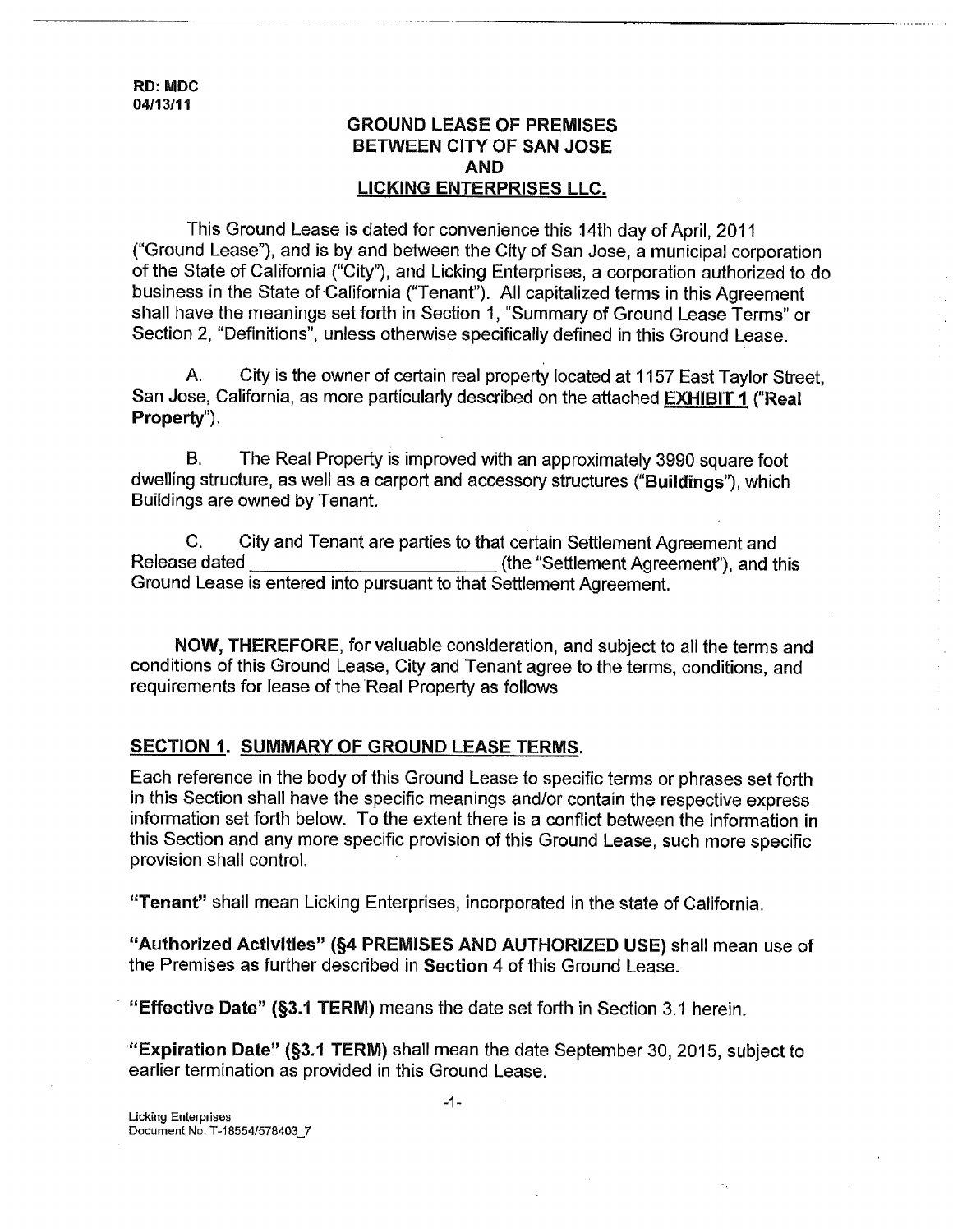"Rents, fees, and charges" (§4 -RENT, FEES AND CHARGES) means the following amounts to be charged to and paid by Tenant in accordance with Section 6 of this Ground Lease:

| (a) Space Rental: | \$1.00 per month, and specified in-lieu<br>rentals of utilities, maintenance, and |
|-------------------|-----------------------------------------------------------------------------------|
|                   |                                                                                   |
|                   | repair costs and expenses                                                         |
|                   |                                                                                   |

**"Tenant Address" (§34 NOTICES) means the following information for notices to** Tenant:

| Name:                                    | <b>Licking Enterprises LLC</b>           |
|------------------------------------------|------------------------------------------|
| Title:                                   |                                          |
| <b>Mail Address:</b>                     |                                          |
|                                          | 1249 Robbia Court<br>Sunnyvale, CA 95087 |
| <b>Street Address:</b><br>(If different) |                                          |
| Telephone:                               | (408) 733-3456                           |
| Fax No.:                                 |                                          |
| <b>E-mail Address:</b>                   |                                          |
| (email Notices                           |                                          |
| cannot be used                           |                                          |
| in lieu of Notice                        |                                          |
| <b>Required under</b>                    |                                          |
| Section 34 of                            |                                          |
| this Ground                              |                                          |
| Lease)                                   |                                          |

"City Address for Payments" (§6 RENT, FEES AND CHARGES):

City of San Jose Real Estate Services 200 E. Santa Clara, T-4 San Jose, CA 95113

Licking Enterprises Document No. T-18554/578403\_7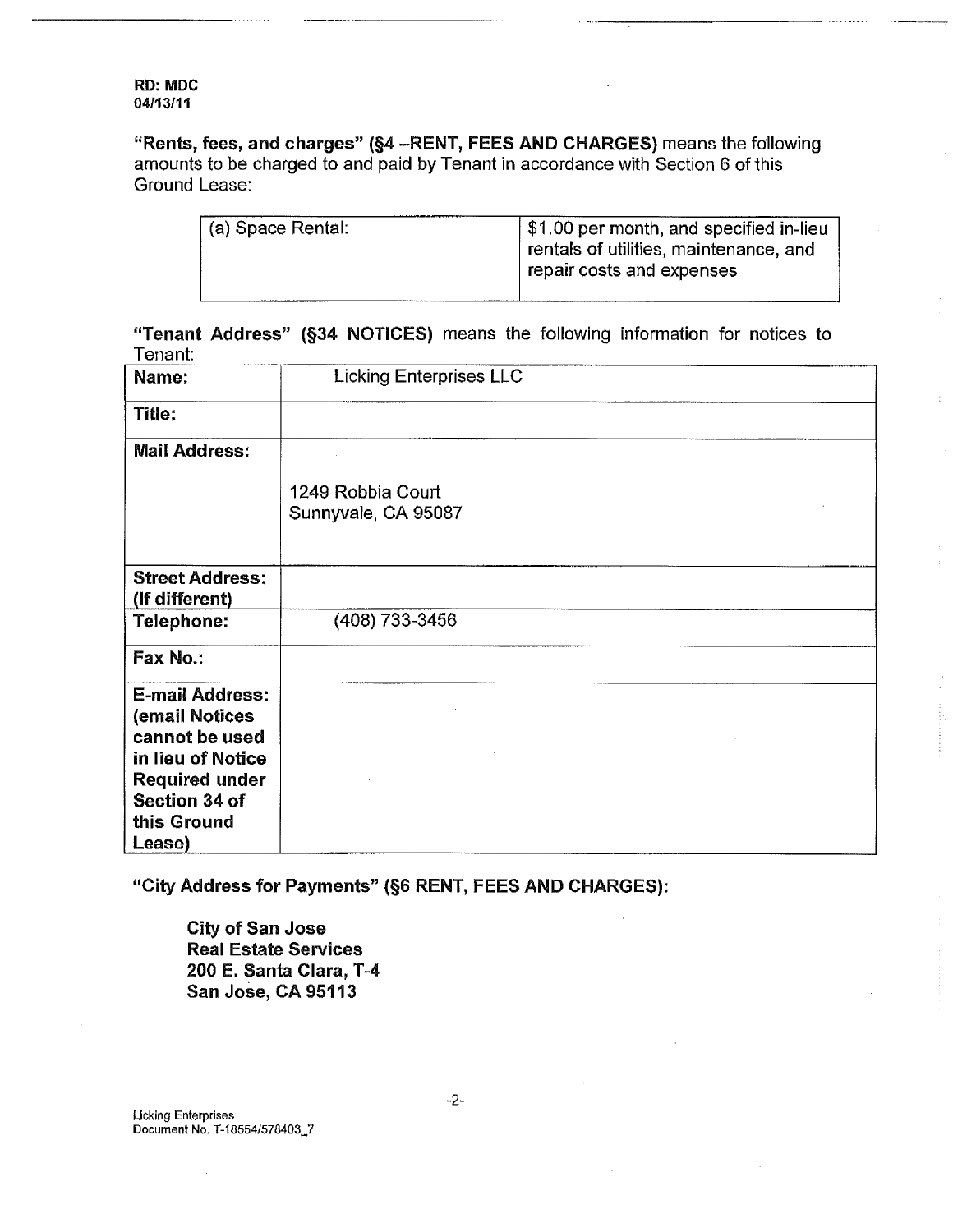**"City Address for Notices" (§34- NOTICES):**

**City of San Jose Real Estate Services 200 E. Santa Clara, T-4 San Jose, CA 95113** 

### **SECTION 2. DEFINITIONS.**

Each reference in the body of this Ground Lease to specific terms or phrases set forth in this Section shall have the specific meanings and/or contain the respective express information set forth below. To the extent there is a conflict between the information in this Section and any more specific provision of this Ground Lease, such more specific provision shall control.

"Days" unless otherwise specified, shall mean calendar days.

"Director" shall mean the person designated Director of Economic Development by City, or such other person, division, department, bureau or agency as may be designated by the City Council or the City Manager from time to time to exercise functions equivalent or similar to those now exercised by the Director of Economic Development. The term also includes any person expressly designated by the Director of Economic Development to exercise rights and/or obligations empowered in the "Director" under this Ground Lease.

**"Environmental** Laws" (§50 STANDARDS OF OPERATION) shall mean and include all federal, state and local laws, statutes, ordinances, regulations, resolutions, decrees and/or rules now or hereinafter in effect, as may be amended from time to time, and all implementing regulations, directives, orders, guidelines, and federal or state court decisions, interpreting, relating to, regulating or imposing liability (including, but not limited to, response, removal, remediation and damage costs) or standards of conduct or performance relating to industrial hygiene, occupational health, and/or safety conditions, environmental conditions, or exposure to, contamination by, or clean-up of, any and all Hazardous Materials, including without limitation, all federal or state superlien or environmental clean-up statutes.

**"Event of Default" or "Events of Default" shall have the meaning ascribed to it in** Section 16.

**"Hazardous Materials" (§50 STANDARDS OF OPERATION, §27 HAZARDOUS MATERIALS -** PROHIBITIONS & RESTRICTIONS) shall mean any and all (a) substances, products, by-products, waste, or other materials of any nature or kind whatsoever which is or becomes listed, regulated or addressed under any Environmental Laws, and (b) any materials, substances, products, by-products, waste, or other materials of any nature or kind whatsoever whose presence in and of itself or in combination with other materials, substances, products, by-products, or waste may give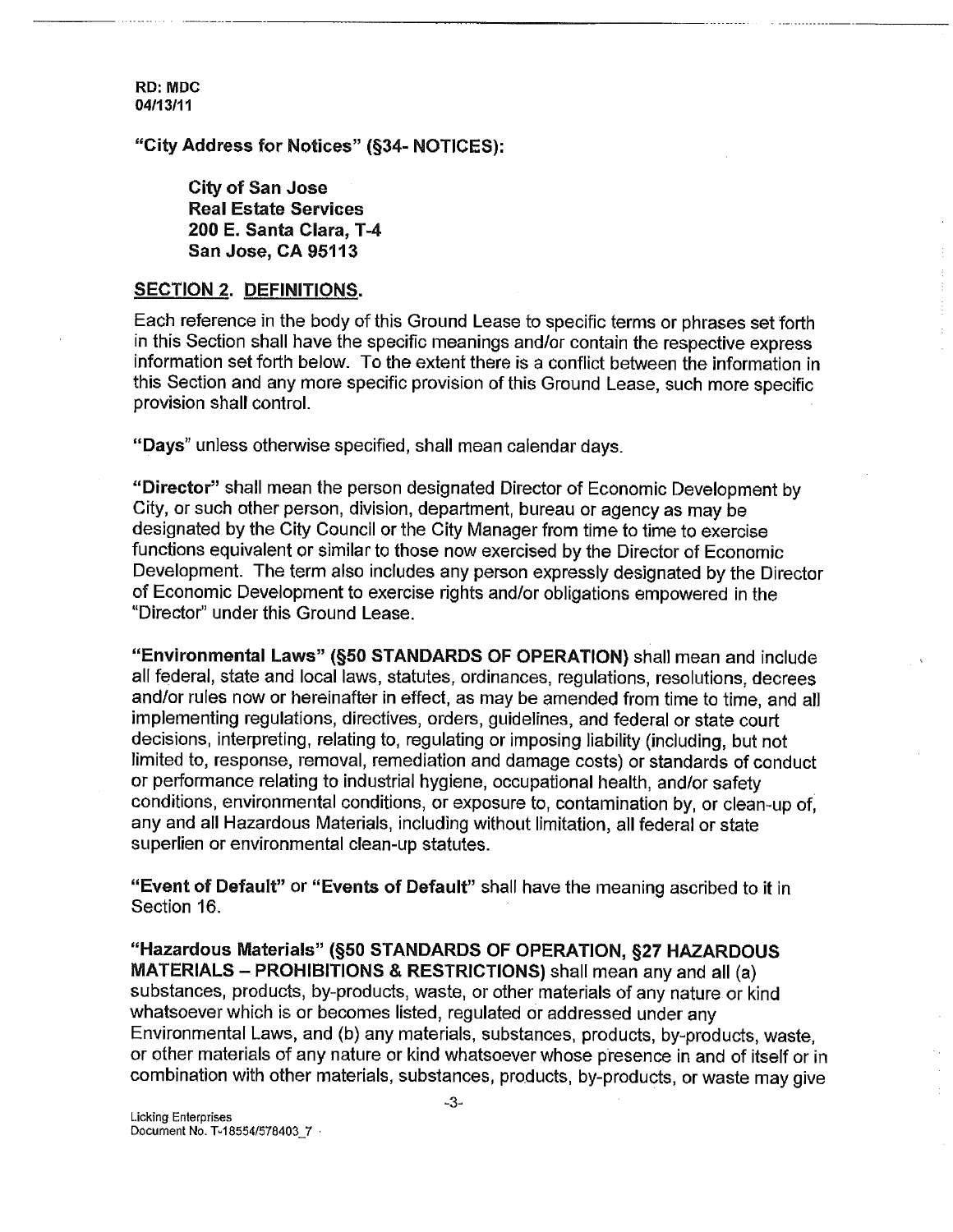rise to liability under any Environmental Law or any statutory or common law theory based on negligence, trespass, intentional tort, nuisance, strict or absolute liability or under any reported decisions of any state or federal court; and (c) any'substance, product, by-product, waste or any other material which may be hazardous or harmful to the air, water, soil, environment or affect industrial hygiene, occupational health, safety and/or general welfare conditions, including without limitation, petroleum and/or asbestos materials, products, by-products, or waste.

"Laws" means all present and future applicable judicial decisions, statutes, laws, ordinances, regulations, building codes, City rules and regulations adopted from time to time, regulations, orders and requirements and policies of all governmental authorities including without limitation city, state, municipal, county, federal agencies or the federal government, and their departments, boards, bureaus, commissions and officials and such other authority as may have jurisdiction including, without limitation, any regulation or order of a quasi-official entity or body.

**"Ground Lease"** shall mean this Ground Lease between City and Tenant.

**"Ground Leased Premises"** shall have the meaning ascribed to it in Section 4, "PREMISES AND AUTHORIZED USE".

"Municipal Code" means the San Jose Municipal Code, as amended from time to time.

"Person" means an individual, a corporation, a partnership, a joint venture or any other form of business association.

"Premises" shall have the meaning ascribed to it in Section 4, "PREMISES AND AUTHORIZED USE" and more fully described in EXHIBIT 1.

"Summary" means Section 1 of this Ground Lease, "SUMMARY OF AGREEMENT TERMS".

"Tax" shall mean and include any assessment, license, charge, fee, imposition, or levy imposed by any governmental body.

"Term" (§3 TERM) shall have the meaning ascribed to it in Section 3 below.

## **SECTION 3. TERM.**

## **3.1 Term.**

This Ground Lease is entered into pursuant to the Settlement Agreement, which provides for the Term to be as follows: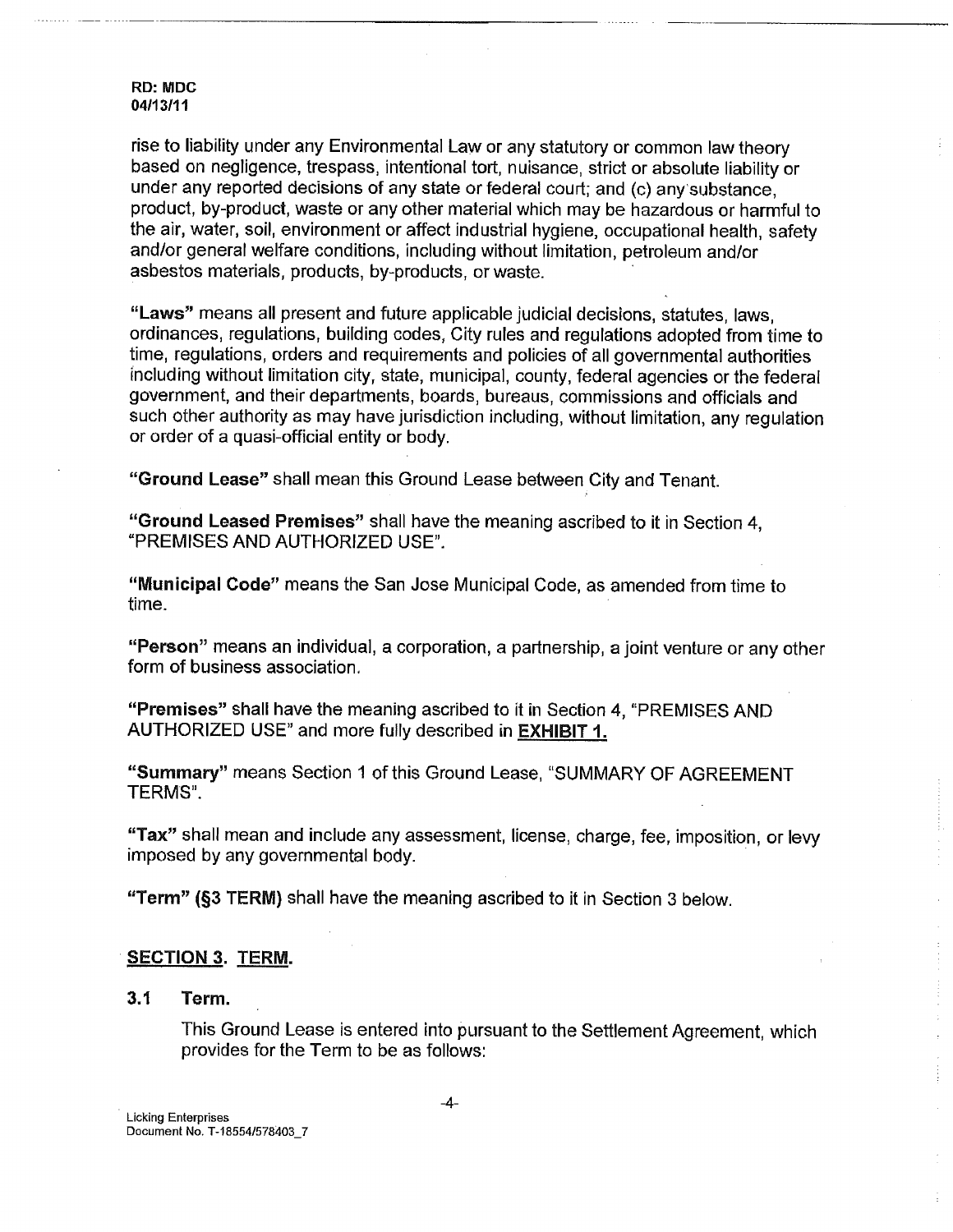The Ground Lease Term shall commence on the date that title to the property comprising the Ground Lease Premises is conveyed to City, and subject to the provisions of Section 15 for a default by Tenant, shall continue until City determines that the Ground Lease must be terminated and the property vacated in order to begin the development of the 101/Mabury interchange, or for any other purpose. The City shall give at least six months written notice of the need to terminate the leasehold and take possession of the Ground Leased Premises. The parties agree that such written notice of termination shall not be given sooner than October 1, 2014, that on or after October 1, 2014 City may give such written notice of termination at any time, and that otherwise this Ground Lease shall expire no later than September 30, 2015, unless otherwise mutually agreed upon in writing between the parties.

### **3.2 Holdover.**

It is not the intent of this Ground Lease to create any tenancy by Tenant beyond the expiration or termination date hereinabove set forth. Any holding over after the expiration or earlier termination of the term of this Ground Lease shall be conditioned upon the approval of the City Council and on terms and conditions approved by the City Council.

## **SECTION 4, PREMISES AND AUTHORIZED USE.**

4,1 City leases to Tenant, and Tenant leases from City, those premises described on Exhibit 1, attached hereto and incorporated herein by this reference (the "Ground Leased Premises" or "Premises") to be used by Tenant and Life Choices Treatment Services, Inc. ("Life Choices") for the Authorized Activities of operating a drug and alcohol rehabilitation facility as permitted pursuant to the Zoning Code and as authorized by the Reasonable Accommodation granted by the Planning Department on February 9, 2009; operation of this facility for this purpose would be deemed to be "grandfathered" under the City's Zoning Code should such Code be amended during the term of Tenant's tenancy hereunder to preclude a similar use. Furthermore, the City agrees that Tenant and Life. Choices may continue to operate, in its current condition, the drug and alcohol rehabilitation facility presently located on the Premises and deems the Premises to be in compliance with the Zoning Code for such Authorized Activities. The City agrees that the Tenant and Life Choices' building, plant, and operations as currently structured are in compliance with the Zoning Code. Neither Tenant, nor any of its employees or agents, shall conduct, transact or otherwise carry on any business or service on the Premises that is not specifically authorized by this Ground Lease.

 $\overline{\mathbf{r}}$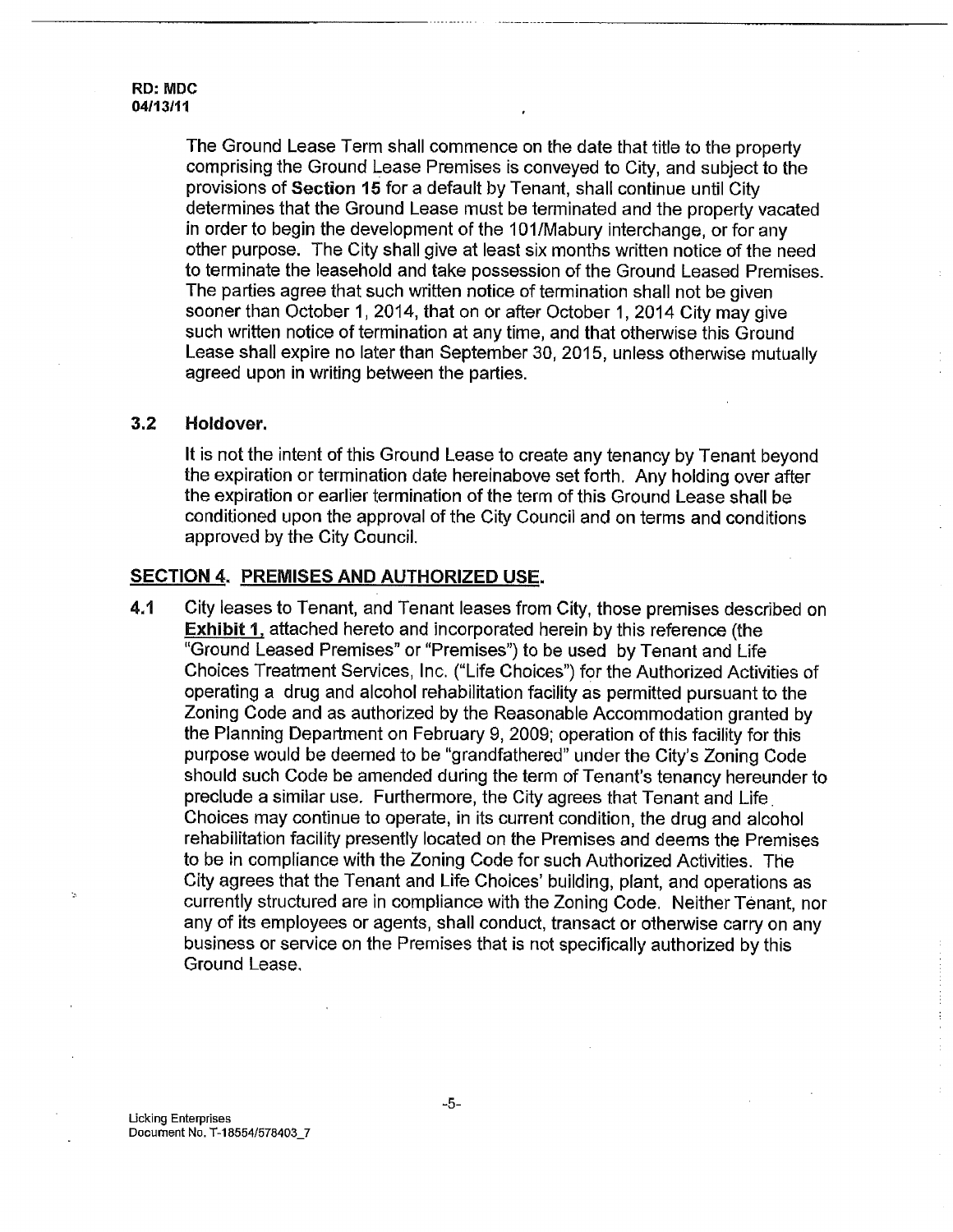RD: **MDC 04/t 3/11**

## **SECTION** 5. STANDARDS OF OPERATION.

- **5.1** Tenant shall not do anything, or permit anything to be done, in or about the Premises that might: (i) invalidate or be in conflict with, or cause cancellation of, the provisions of any insurance policies covering the Premises; (ii) result in a refusal by casualty insurance companies to insure the Premises in amounts and on terms and conditions required by City; (iii) subject City to any liability or responsibility for injury or damages to any person or property by reason of any activity, use, business operation or other practice conducted on the Premises.
- **5.2** Tenant shall not knowingly use or knowingly allow the use of the Premises for the purpose of unlawfully selling, serving, using, storing, transporting, keeping, manufacturing or giving away alcoholic beverages or any controlled substance specified in Division 10 of the California Health and Safety Code.
- 5.3 Disposal, Use and Storage of Hazardous Materials.

Tenant shall not store, use or dispose of Hazardous Materials on the Premises, nor cause, permit or allow any officer, agent, employee, contractor, permittee or invitee of Tenant to store, use or dispose of Hazardous Materials on the Premises, with the exception of the uses of such Hazardous Materials incident to the normal and customary operation of a facility for the purposes authorized under this Ground Lease, e.g. janitorial and cleaning supplies or the use of gasoline, acid, oil or coolant for the purpose of operating vehicles on the Premises.

**5.4** Any vehicles containing explosive materials or explosive liquids are expressly prohibited inside any structure on the Premises.

### **SECTION 6. RENT, FEES AND CHARGES.**

Tenant shall pay, as Rent, the sum of One Dollar (\$1.00) per month. In addition, Tenant shall pay for all utilities and services, as provided in Sections 7 and 12.

### **SECTION 7. MAINTENANCE OF PREMISES.**

## **7.1 Maintenance.**

7.1.1 Tenant shall be obligated at all times throughout the term of this Ground Lease, without cost to City, to maintain the Premises in good appearance, repair, and safe condition, except for ordinary wear and tear, and in a condition otherwise satisfactory to Director. Tenant shall maintain all improvements on the Premises whether installed by Tenant or City.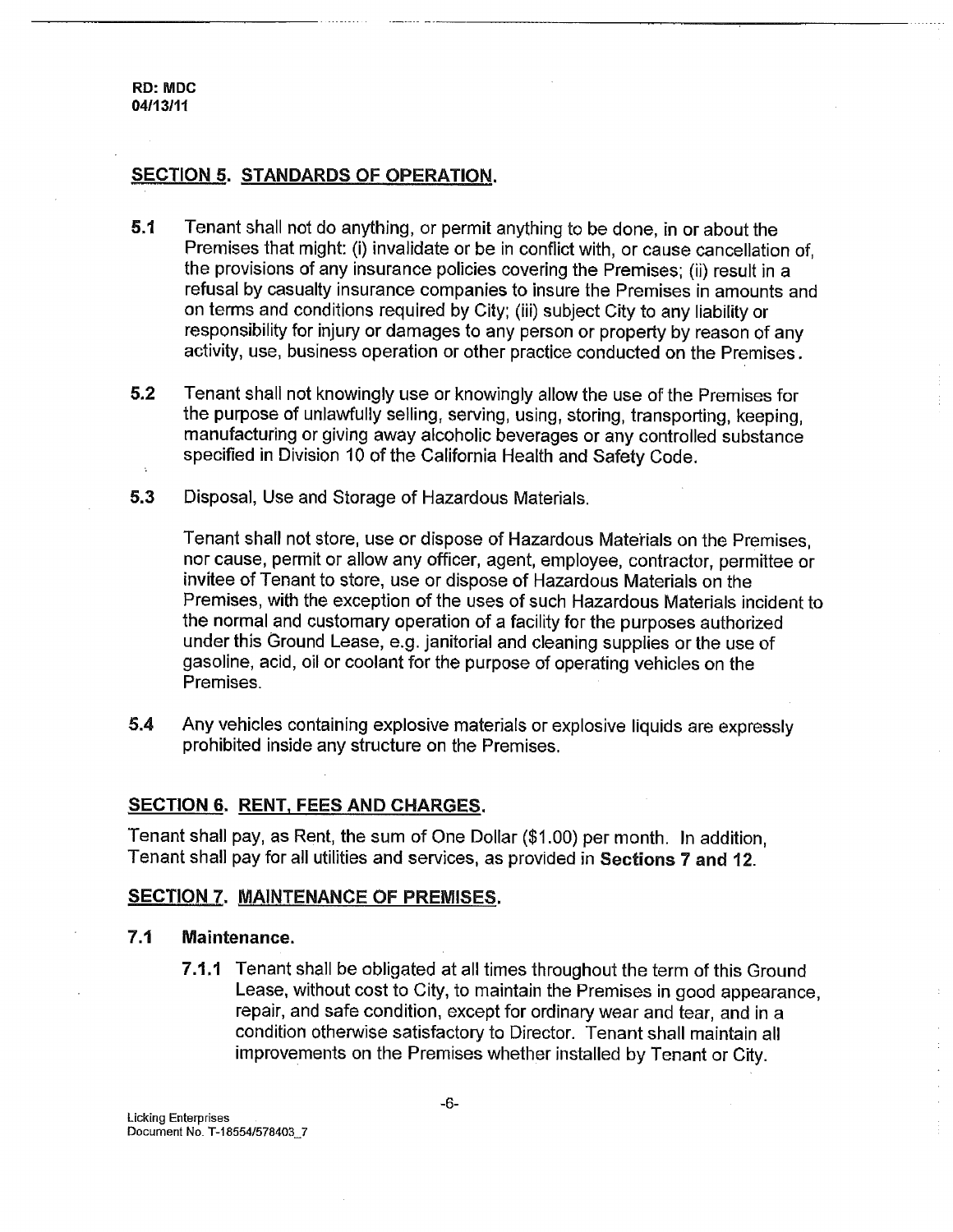#### RD: MDC **04113/t t**

7.1.2 City shall have no responsibility whatsoever for the maintenance or repair of any Improvements on the Premises, which responsibility and liability shall remain solely with Tenant.

#### 7.2 **Trash and Refuse.**

Tenant, at its sole cost and expense, shall keep and maintain the areas occupied by Tenant clean and free of rubbish, dirt, garbage, and other waste matter at all times and shall provide and pay for regular janitorial and other service reasonably necessary for the proper maintenance of the Premises in a clean and sanitary manner. Tenant, at its sole cost and expense, shall cause all dirt, rubbish, trash, garbage and other waste matter to be removed as needed from the Premises and deposited in suitable containers for regular removal from the Premises.

#### 7.3 **Waste or Nuisance**

Tenant shall not commit, cause, maintain, permit, suffer, or allow to be committed, caused, maintained or permitted, any legal waste upon the Premises, Premises or any public or private nuisance, or injury, or any improper or unlawful use on the Premises or surrounding areas of the Premises. Tenant shall maintain in safe, good and clean condition all areas of the Premises where Tenant conducts its Authorized Activities.

## SECTION 8. IMPROVEMENTS.

#### 8.1 **Construction of Improvements.**

Prior to the commencement of any improvement, alteration or construction upon the Premises, Tenant at its sole cost and expense shall obtain all necessary permits and approvals from all appropriate Departments of City and/or from any other governmental entity, as required by law. Tenant shall be responsible for the payment of all engineering, inspection and review fees required by City or any other governmental entity.

÷

**8,2** All improvements, equipment, and fixtures, including the plans and specifications therefor, constructed or installed by Tenant, its agents, or contractors, shall conform in all respects to applicable statutes, ordinances, building codes, and rules and regulations.

#### 8.3 **Remediation of Asbestos-Containing Materials,**

If, in the construction of any. improvements to or upon the Premises, Tenant causes disturbance to or damage of any asbestos and/or asbestos-containing materials, Tenant shall be solely responsible for the costs of remedying the disturbance or damage, including, without limitation, the removal of any asbestos and asbestos-c0ntaining materials.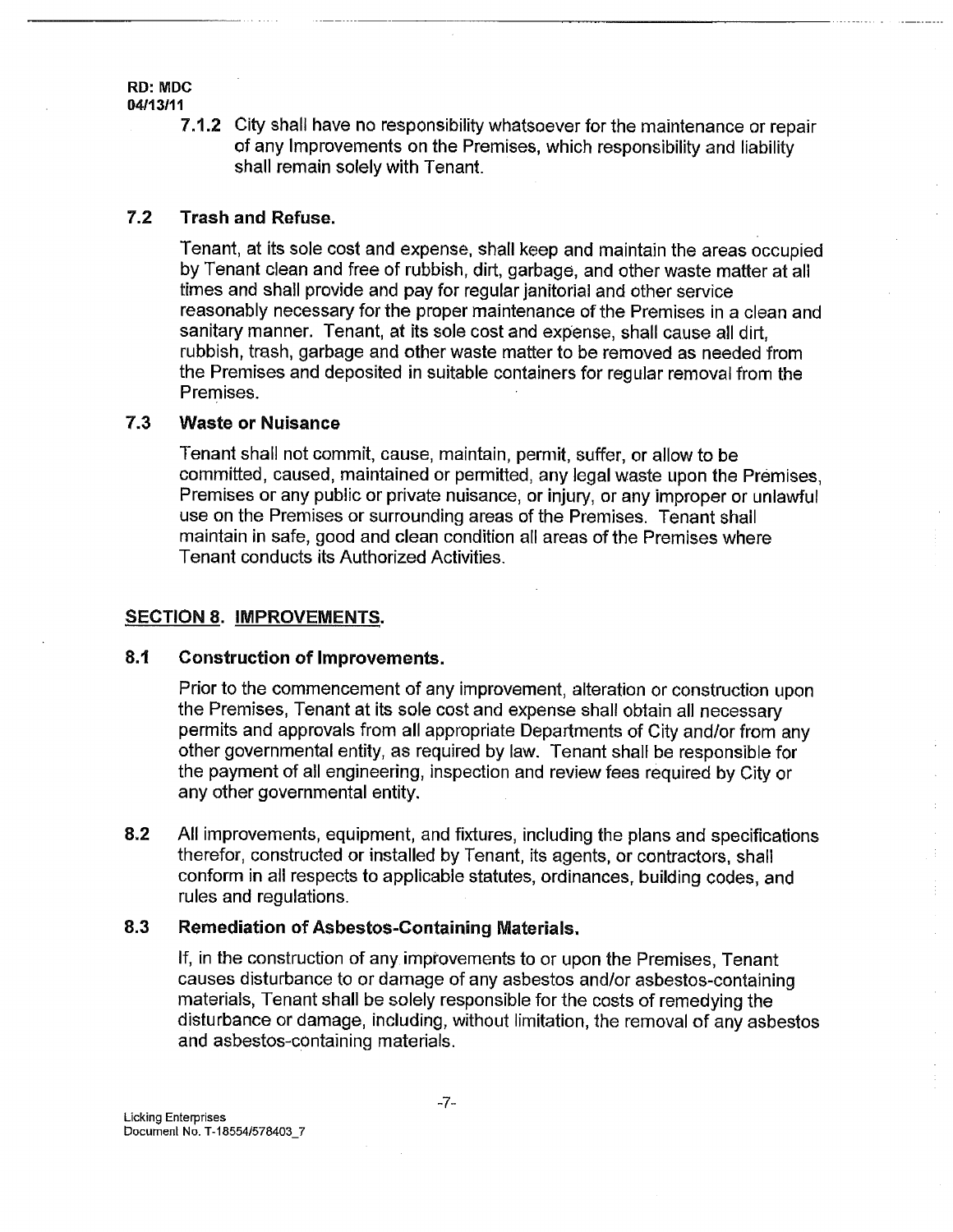**RD: MDC 04113111**

## **SECTION 9. TITLE TO IMPROVEMENTS, ALTERATIONS AND REPAIRS.**

City holds no right, title or interest in any Improvements or personal property of Tenant's located on the Ground Leased Premises and acquires no right, title, or interest in such Improvements or personal property at any time by entering into this Ground Lease.

All improvements, alterations or. construction of improvements made to the Premises by Tenant and additions and alterations thereto made upon the Premises shall be and remain the property of Tenant until the termination of this Ground Lease, at which time the improvements may, at the option of the Tenant, become the property of City.. Tenant shall execute any documents which Director feels necessary to further evidence the transfer of title to improvements from Tenant to City, including a quitclaim deed and/or bill of sale. Any failure by Tenant to execute any such transfer documents, however, shall not limit or preclude the transfer of title from Tenant to City provided in this Section.

## **SECTION 10. PAYMENT BOND - CONSTRUCTION.**

Prior to the commencement of any construction, alteration or repair hereunder which exceeds Five Thousand Dollars (\$5,000) in cost, Tenant shall furnish to City and file with the City Clerk, at no cost to City, a payment bond. In addition to the specific requirements set forth below, the bond shall be issued by a surety, be in a sum of not less than one hundred percent (100%) of the total cost of the contract or contracts for the construction, alteration, demolition or repair of the Premises and/or improvements, be satisfactory to and approved by City's Risk Manager and Director, and be approved as.to form by the City Attorney for City. Immediately upon completion of any improvement, Tenant shall record in the Official Records of the Santa Clara County Recorder a notice of completion complying with the requirement of California Civil Code Section 3093.

## **10,1 Payment Bond**

The payment bond shall guarantee the prompt payment to all persons named in California Civil Code Section 3181, and of amounts due under the Unemployment Insurance Code, amounts required to be deducted, withheld or paid over to the Employment Development Department from the wage of employees of the contractor and subcontractors pursuant to Section 13020 of the Unemployment Insurance Code, and reasonable attorneys' fees. The payment bond shall protect City from any liens, liability, losses or damages arising therefrom, and shall name Tenant's contractor or contractors as principals, and City as obligee.

## **SECTION 11. ACCEPTANCE OF PREMISES.**

**11.t** Tenant accepts the Premises "as is" and in good, safe and sanitary condition satisfactory for Tenant's use, subject to any improvements to be constructed by Tenant in accordance with Section 8. Tenant acknowledges that no representation or warranty has been made by City concerning the nature, quality

**Licking** Enterprises Document. No. T-18554/578403\_7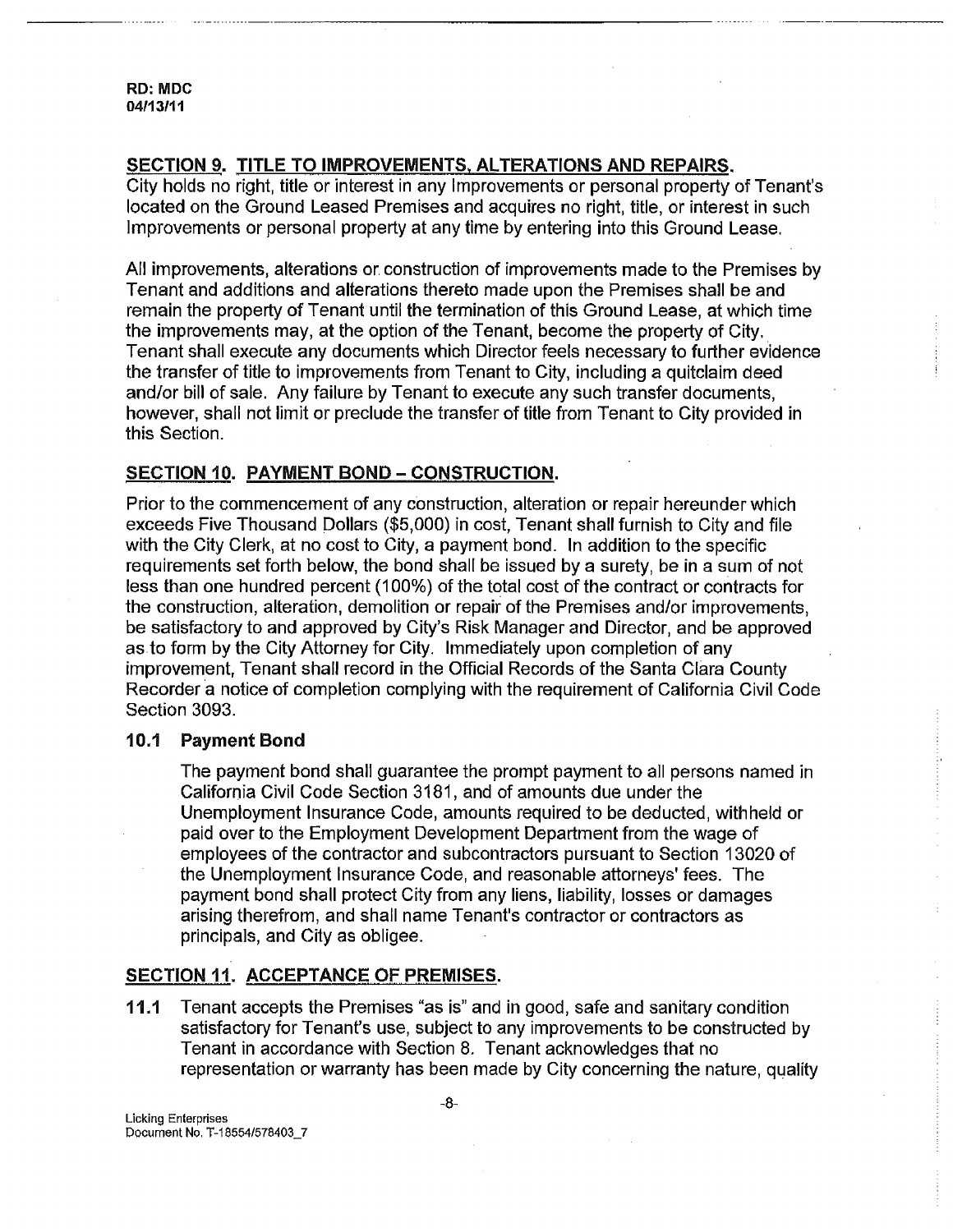or suitability of the Premises or the Premises for Tenant's business, or the existence of any Hazardous Materials in, on, upon, under or about the Premises or the Premises, and Tenant acknowledges that it shall have no rights against City by reason of such matters or any claimed deficiencies therein.

**11.2** Tenant acknowledges that City has made no representations or warranties with respect to the Premises, or this Ground Lease except as expressly set forth in this Ground Lease, and no rights, easements or licenses, implied or otherwise, are or shall be acquired by Tenant unless expressly set forth in this Ground Lease.

## SECTION 12. UTILITY SERVICES.

**¯ 12.1** Tenant has inspected and accepts the utility hookups in the Premises. Unless and except to the extent otherwise specifically provided by other provisions of this Ground Lease, Tenant shall secure any electrical, gas, water, sewer and telephone services to the Premises utilized by the Tenant as it may require. Any additional utility connections beyond those in the Premises at the time of Tenant's inspection are Tenant's responsibility. Installation of such additional utility connections shall be at Tenant's sole cost and expense and are subject to the provisions of Section 8 regarding Tenant improvements. Any utilities provided by City shall be paid by Tenant on a pro-rated basis as established by City. Tenant shall, upon request by the Director, cap off all utility connections installed by Tenant and restore the affected areas to their original condition upon expiration or earlier termination of this Ground Lease. Notwithstanding the foregoing, the pro-rata payment provisions of this paragraph shall not apply in the event Tenant directly pays utility providers for utility services.

## SECTION 13. INTENTIONALLY OMITTED.

## **SECTION 14. SIGNSIADVERTISING.**

Tenant may place a sign on the exterior of the Premises provided that any such sign is in accordance with the City's Sign Ordinance and the design and location of any such sign has been approved in advance in writing by the City. Any sign currently on the exterior of the Premises will not, however, require the City's approval and by virtue of this Ground Lease such sign is deemed to be in compliance with the City's Sign Ordinance and approval by City is hereby deemed granted. Any and all such advertising device or media shall be removed by Tehant at its sole cost and expense upon termination or expiration of this Ground Lease. Tenant will promptly restore to their original condition those portions of the Premises or Premises from which such advertising device or media have been so removed.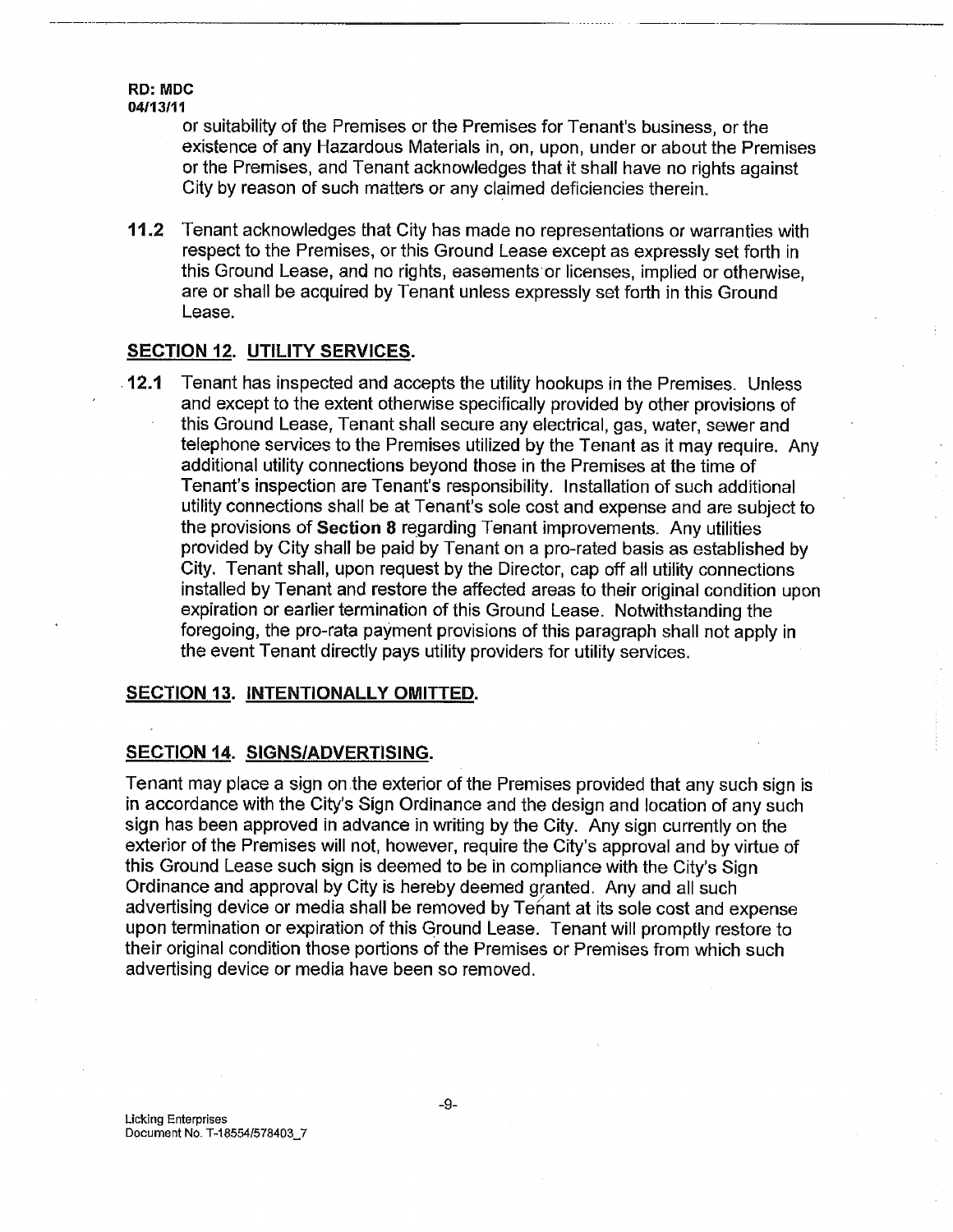## **SECTION 15. ASSIGNMENT OR TRANSFER.**

- 15.1 Tenant shall not assign, sublease, convey, sell, pledge, hypothecate, encumber by deed of trust, mortgage, or other instrument, or otherwise transfer this Ground Lease, the Premises or any part thereof, or any rights of Tenant hereunder, whether voluntarily or by operation of law, without the prior written consent of City, which consent will not be unreasonably withheld. Notwithstanding the foregoing, the parties agree that Tenant may continue to sublease the Premises to Life Choices, the current occupant of the Premises, or any other entity, to manage and operate a drug and alcohol rehabilitation facility not exceeding fortyfive (45) beds without prior approval by the City. Subleasing of the Premises to any other individual or entity for any other purpose other than for managing a drug and alcohol rehabilitation facility shall require the City's prior written consent. In all cases, however, the Tenant shall inform the City in writing prior to subleasing the Premises regardless of whether prior written consent from the City is required pursuant to this Section.
- **15.2** A transfer within the meaning of this Section shall include, but is not limited to, the following: (i) the incorporation of an individual Tenant and the transfer of Tenant's rights hereunder to the corporation which is not wholly owned by Tenant; (ii) in the event that Tenant is a partnership, incorporation of Tenant and transfer of Tenant's rights hereunder to the corporation, or the withdrawal or addition of any partner to Tenant's partnership; (iii) in the event that Tenant consists of co-tenants, the incorporation of Tenant and transfer of its rights hereunder to the corporation, or the voluntary or involuntary transfer by any one or more co-tenants of his, her or its rights hereunder to his, her or its co-tenant or to a third person; (iv) in the event that Tenant is a corporation, the change in the ownership of fifty percent (50%) or more of the capital stock of Tenant; and (v) in the event that Tenant is an unincorporated association, the incorporation of Tenant and the transfer of its rights hereunder to the corporation, or the change in fifty percent (50%) or more of the membership of the association.
- **15,3** In determining whether to consent to such a transfer, City may consider, without limitation: (i) the financial condition and responsibility of the proposed transferee; (ii) the type of activity proposed to be conducted by such transferee at the Premises; (iii) the capabilities and expertise of the proposed transferee to manage and operate the proposed activity; (iv) the past service record of the proposed transferee, (v) references of the proposed transferee; and (vi) any cost to City associated with such proposed transfer. In addition, City's consent to any proposed transfer under this Ground Lease may be conditioned upon, among other things, the express written assumption by the proposed transferee of Tenant's obligations under this Ground Lease and/or performance of required or necessary repairs or maintenance to the Premises.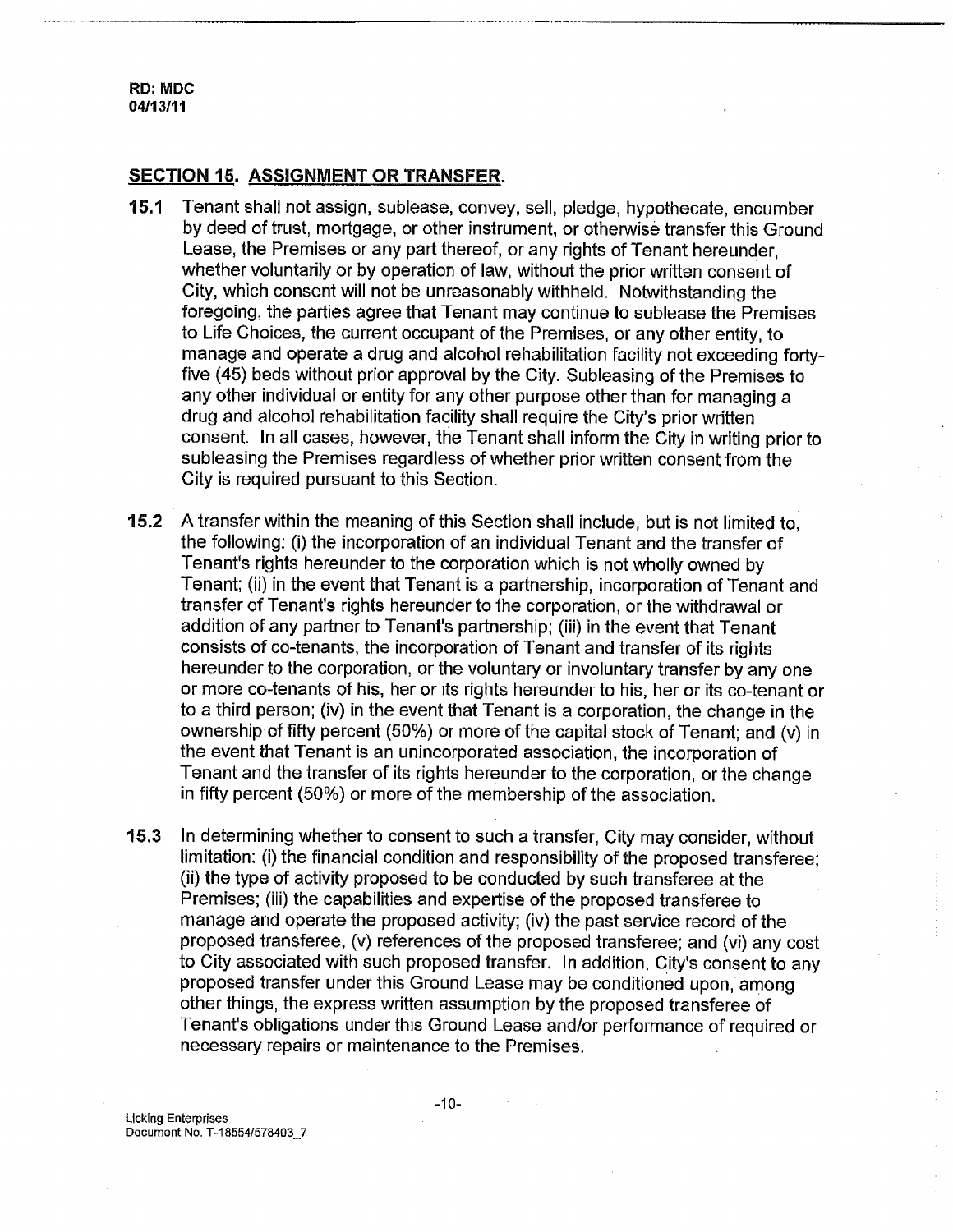**'!5.4** The consent of City to any transfer described in this Section shall not relieve Tenant of its obligation to obtain the further consent of City for any subsequent transfer. Any attempt to transfer without the consent of City shall be void, and shall constitute an Event of Default,

## **SECTION 16. BREACH OF LEASE.**

## 16,1 **Events of Default by Tenant**

An Event of Default shall occur under this Ground Lease upon the occurrence of any of the following events (severally "Event of Default" and collectively "Events of Default"):

- A. Tenant shall have failed to pay when due any rent, fee, charge or obligation of Tenant requiring the payment of money under the terms of this Ground Lease; or
- B. Tenant shall have violated the provisions of Section 5.2; or
- $C_{1}$ Tenant shall have failed to maintain any insurance required under **Section 19; or**
- Tenant shall have failed to perform any term, covenant, or condition of D. this Ground Lease to be performed by Tenant, except those referred to in the immediately preceding three subparagraphs, and Tenant shall have failed to cure same within ten (10) days after written notice from City; provided, however, that if the nature of Tenant's default is such that more than ten (10) days are reasonably required for its cure, then Tenant shall not be deemed to be in default if Tenant commences such cure within said ten (10) day period and thereafter diligently prosecutes such cure to completion and to the satisfaction of Director; or
- E. Any representation or warranty made by Tenant hereunder shall have been false or misleading in any material respect as of the date on which such representation or warranty was made; or
- F. Tenant shafl have made a general assignment of its assets for the benefit of its creditors; or
- G Tenant shall have assigned or otherwise transferred its interest in this Ground Lease in violation of the provisions contained in this Ground Lease whether voluntarily or by operation of law; or
- $H<sub>r</sub>$ Tenant shall have failed to occupy the Premises or to maintain continuous operations at the Premises, in each case, for any thirty (30) consecutive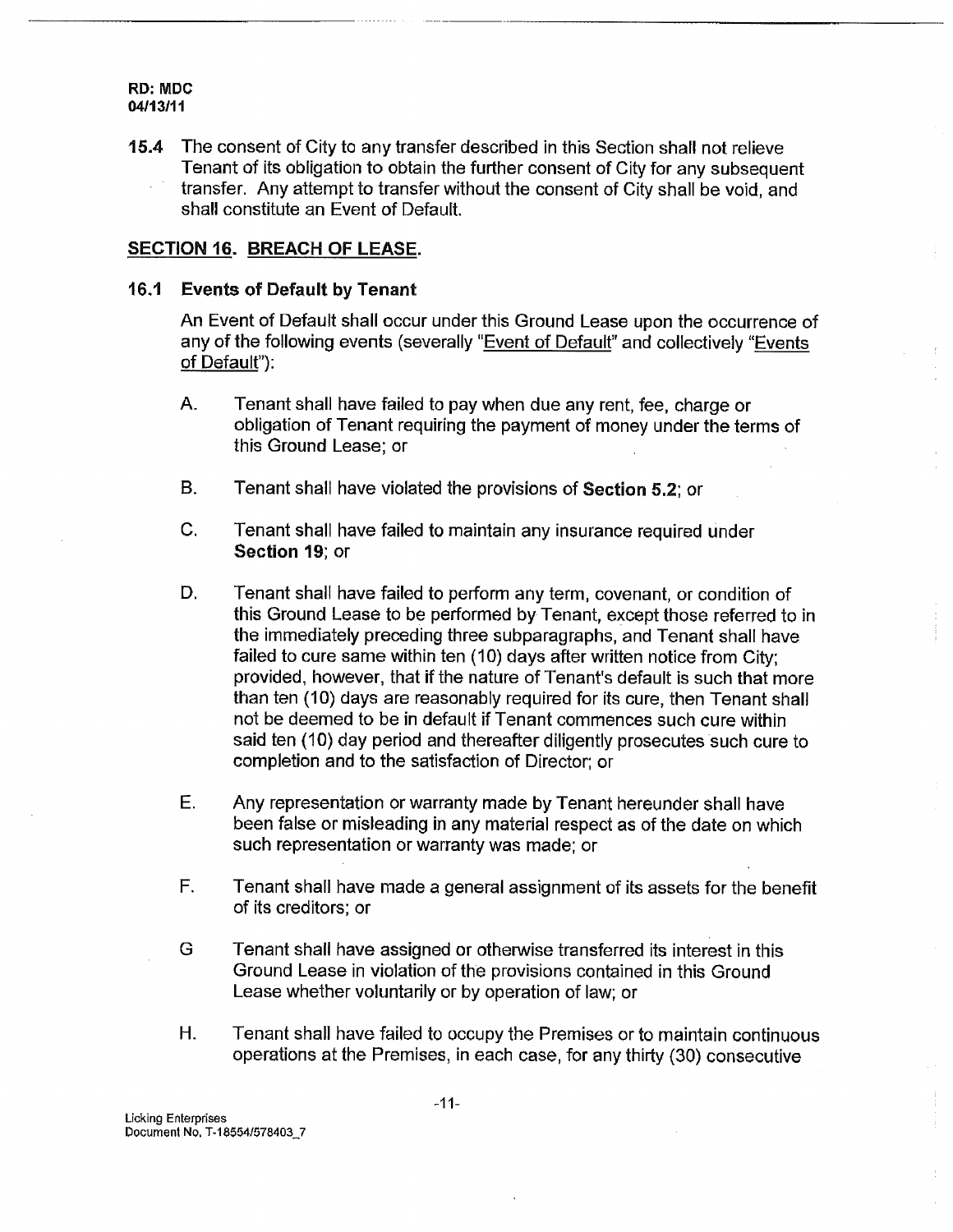> days, have been dispossessed by process of law or otherwise, or have otherwise abandoned the Premises; or

- $\mathbf{I}$ . A court shall have made or entered any decree or order: (i) adjudging Tenant to be bankrupt or insolvent; (ii) approving as properly filed a petition seeking reorganization of Tenant or an arrangement under the bankruptcy laws or any other applicable debtor's relief law or statute of the United States or any state thereof; (iii) appointing a receiver, trustee or assignee of Tenant in bankruptcy or insolvency or for its property; (iv) directing the winding up or liquidation of Tenant and such decree or order shall have continued for a period of sixty (60) days; or (v) Tenant shall have voluntarily submitted to or filed a petition seeking any such decree or order; or
- J. The sequestration or attachment of or execution or other levy on Tenant's interest in this Ground Lease or the Premises or any improvements located thereon shall have occurred and Tenant shall have failed to obtain a return or release of such property within sixty (60) days thereafter, or prior to sale pursuant to such levy, whichever first occurs; or
- K. Any lien shall be filed against the Premises because of any act or omission of Tenant, and shall not be discharged or contested by Tenant in good faith by proper legal proceedings within sixty (60) calendar days after receipt of notice thereof by City.

## **16.2 Remedies.**

Upon an "Event of Default", City shall have the following remedies, in addition to all other rights and remedies provided by law, equity or otherwise under this Ground Lease, to which City may resort cumulatively, or in the alternative:

Α. City may, at any time without notice and without any obligation to do so ¯ (implied or otherwise), and upon condition that it be for the account and at the expense of the Tenant, and without a waiver of such breach, perform any act which if performed by Tenant would otherwise cure the breach. If in so doing City is required or elects to pay any monies or do any acts which will require the payment of any monies or the incurring of any costs or expenses, Tenant covenants to pay to City upon demand by City the sum or sums of money reasonably paid or incurred by City, together with interest at the rate of ten percent (10%) per annum plus costs and damages, as part of its rental fee due on the first (1st) day of the month which immediately follows City's demand therefor.

Ť

 $\mathbf{B}$ . Prior to April 1, 2015, the parties agree that City may seek damages or injunctive relief for any default hereunder, but may not terminate the Ground Lease. On or after April 1,2015, in addition to any other remedy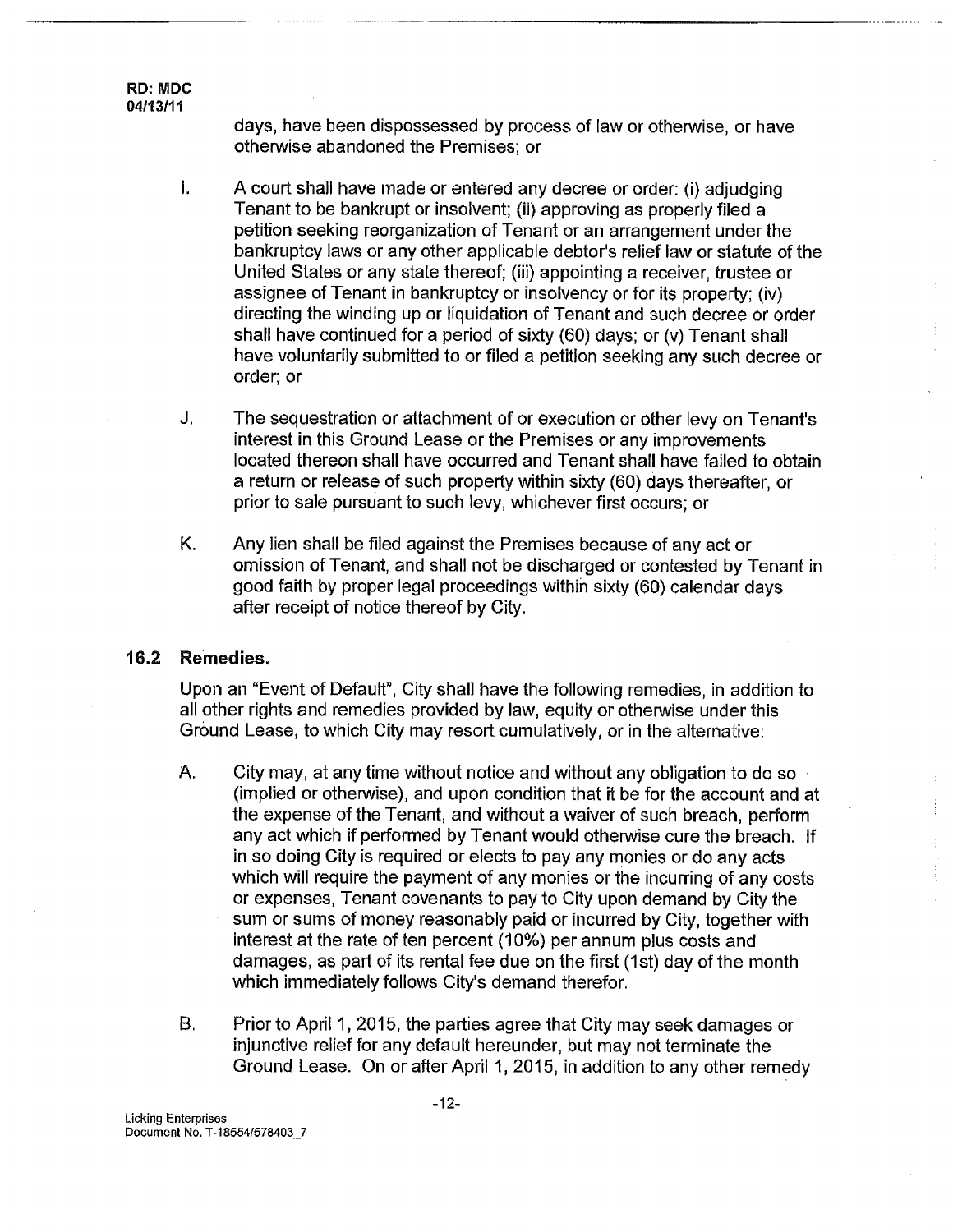that City may have, City may, at its election, terminate this Ground Lease upon written notice of termination in which event this Ground Lease shall terminate on the date set forth in such notice, provided, however, that the City will provide Tenant a minimum of sixty (60) days notice. Any termination under this paragraph shall not relieve Tenant from the payment of any sums then due to City or from any claim for damages or rent previously accrued or then accruing against Tenant. In no event shall any one or more of the following actions by City, in the absence of a written election by City to terminate this Ground Lease, constitute a termination of this Ground Lease:

- **(i)** Appointment of a receiver or keeper in order to protect City's interest hereunder; or
- **(ii)** Any other action by City or its agents intended to mitigate the adverse effects of any breach of this Ground Lease by Tenant, including, without limitation, action to maintain and preserve the Premises or any action taken to relet the Premises or any portions thereof for the account of Tenant and in the name of Tenant,
- C. This Ground Lease shall not terminate following an Event of Default and an abandonment of the Premises unless City gives Tenant written notice of its election to terminate this Ground Lease. No act by or on behalf of City intended to mitigate the adverse effect of such breach, including these described by the immediately preceding subparagraphs (i) and (ii), shall constitute a termination of Tenant's right to possession unless City gives Tenant written notice of termination.
- In the event City terminates this Ground Lease, consequent to a default D. by Tenant, City shall be entitled to damages in the following sums:
	- $(i)$ The worth at the time of award of all unpaid rental fees as set forth .in Section 6 above;
	- **(ii)** The worth at the time of award of the amount by which the unpaid rental fees which would have been earned after termination until the time of award exceeds the amount of such rental fee that Tenant proves could have been reasonably avoided;
	- $(iii)$ Any other amount necessary to compensate City for all detriment or damage to the Premises proximately caused by Tenant's failure to perform its obligations under this Ground Lease, to fulfill its obligation to return the Premises to the City in the condition existing as of the date this Ground Lease was entered into, reasonable wear and tear excepted.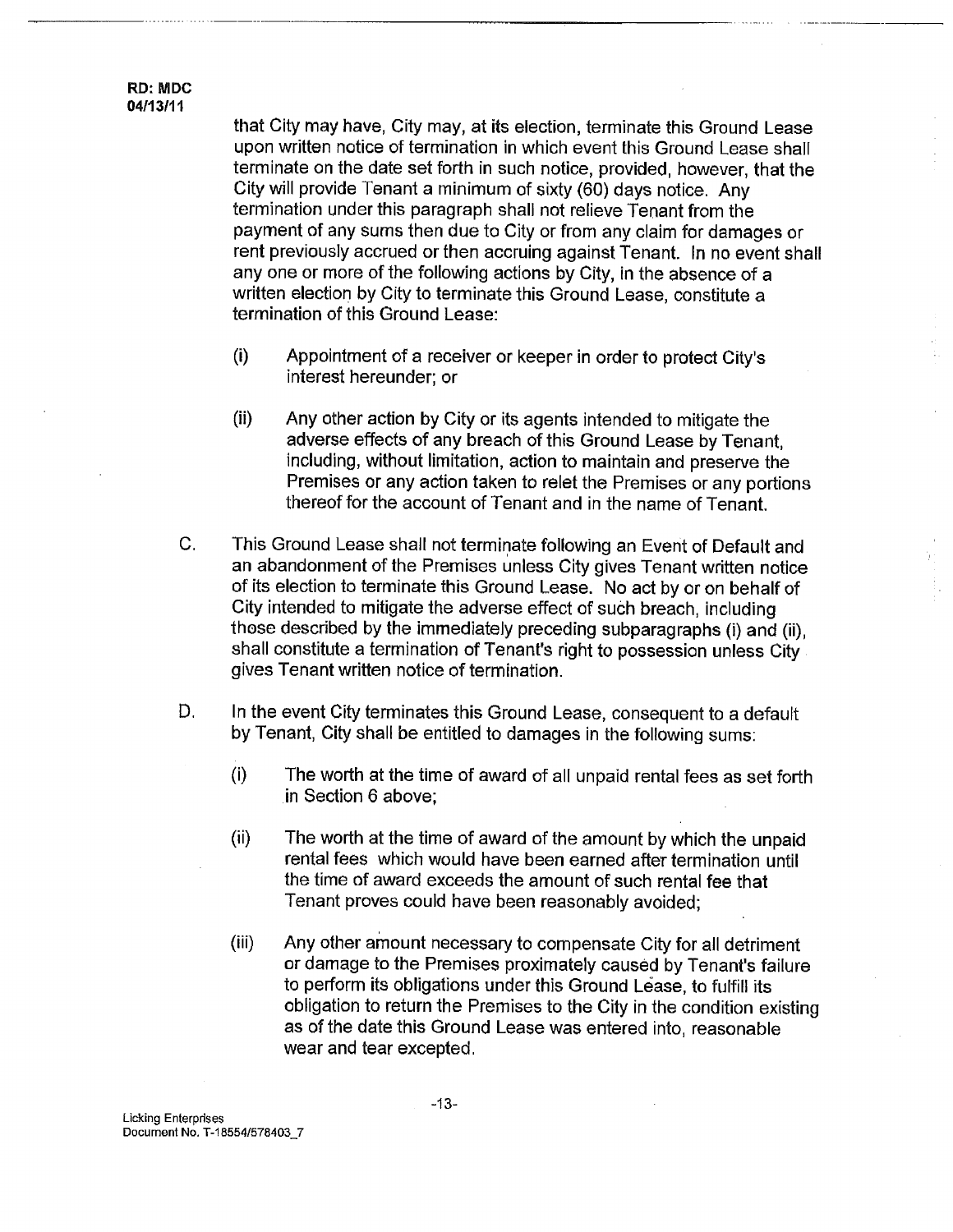**RD: MDC** 04/13111

- **(iv)** The "worth at the time of award" of the amounts referred to in subparagraphs (i) and (ii) above is computed by allowing interest at the rate of ten percent (10%) per annum. The "worth at the time of award" of the amount referred to in subparagraph (iii) above is computed by discounting such amount at the rate of ten percent (10%).
- $E_{\pm}$ No payment by Tenant, or receipt by City, of a lesser amount than any rent, fee, charge or other amount due by Tenant hereunder shall be deemed to be other than on account of the earliest rent, fee, charge or other amount due, nor shall any endorsement or statement on any check from Tenant, or letter accompanying any check or payment, be deemed an accord and satisfaction. City may accept any such check or payment without prejudice to City's right to recover the balance of such rent, fee, charge or other amount or to pursue any other right or remedy available to City.
- F. No option, right, power, remedy or privilege of City shall be construed as being exhausted or discharged by the exercise thereof in one or more instances.

### **16.3 Event of Default by City.**

In the event that City terminates this Ground Lease without a default by Tenant prior to April 1, 2015, such termination shall be an Event of Default by City. Upon such Event of Default by the City, the Tenant and Life Choices shall have the following remedies, in addition to all other rights and remedies provided by .law, equity or otherwise under this Ground Lease, to which Tenant and Life Choices may resort cumulatively, or in the alternative:

1. Lost profits arising between the time of Tenant's vacating of the Premises as a result of the City's default and April 1,2015;

2. Moving and out of pocket expenses caused by the early termination;

3. Injunctive relief and declaratory relief; as allowed by law;

4. Attorney fees and costs;

5. Pre judgment and post judgment interest calculated at the rate of ten percent (10%).

## **SECTION 17. WAIVER OF BREACH.**

The waiver by City of any breach of any term, covenant, condition or provision herein contained shall not be deemed to be a waiver of any subsequent breach of such term, covenant or condition. The consent or approval by City to any act of Tenant requiring City's approval shall not be deemed to waive or render unnecessary the need for City's consent or approval to or of any subsequent similar act of Tenant. The subsequent

 $-14-$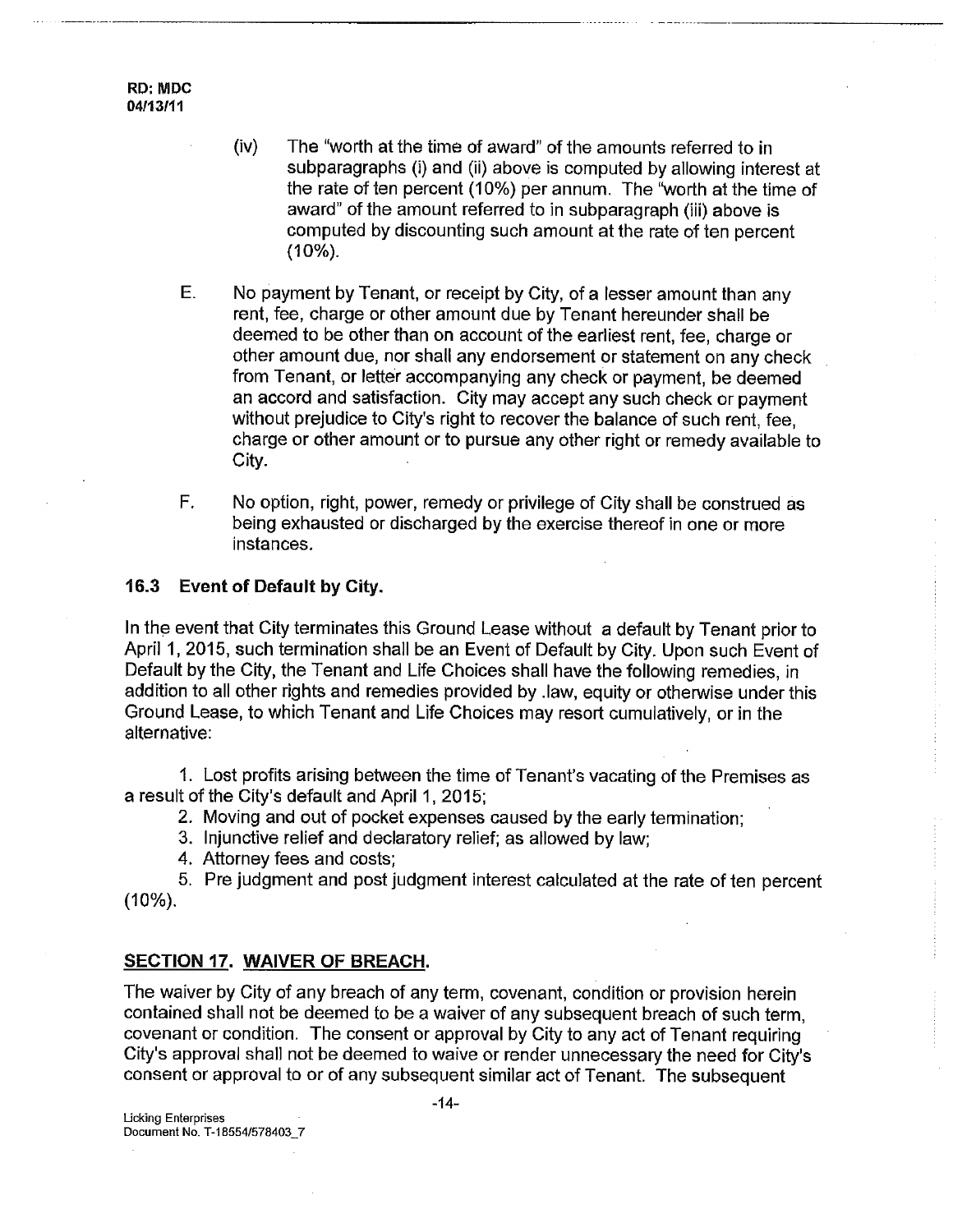acceptance of any fee, rent or charges hereunder by City shall not be deemed to be a waiver of any preceding breach by Tenant of any term, covenant or condition of this Ground Lease other than the failure of Tenant to pay the particular rent, fee or charge so accepted, regardless of City's knowledge of such preceding breach at the time of the accepting of such rent, fee or charge. No waiver, consent or approval by City shall be effective unless made by a duly authorized representative of City.

## **SECTION 18. INDEMNITY AND WAIVER OF CLAIM.**

## **18=1 Indemnification**

Tenant, for and on behalf of its directors, officers, employees and agents, covenants and hereby agrees to indemnify, defend, protect and hold harmless City, its officers, employees, contractors and agents, from and against any and all claims, demands, damages, obligations, liabilities, losses, costs, expenses, penalties, suits or judgments, at any time received, incurred or accrued by City, its officers, agents, employees, contractors or members of the public using Premises facilities, arising out of or resulting in whole or in part from any act (or failure to act) of Tenant, its officers, employees, contractors, agents, permittees or invitees, or which results from their noncompliance with any Laws respecting the condition, use, occupation or safety of the Premises or the Terminals, or any part thereof, or which arises from the Authorized Activities hereunder or which arises from Tenant's failure to do anything required under this Ground Lease, except as may arise from the sole active negligence or the willful misconduct of City, its officers, employees or agents. City's right to full indemnity hereunder shall arise notwithstanding that principles of joint, several or concurrent liability or comparative negligence, might otherwise impose liability on City pursuant to statutes, ordinances, regulations or other Laws. All of Tenant's obligations under this Section are intended to apply to the fullest extent permitted by law and shall survive the expiration or sooner termination of this Ground Lease. In an action or claim against City in which Tenant is defending City, City shall have the right to approve legal counsel providing City's defense. The provisions of Section 32 regarding the Americans With Disabilities Act of 1990 ("ADA") shall not limit Tenant's indemnification under this provision.

#### **18.2 Assumption of Risk**

Tenant agrees to and covenants that it shall voluntarily assume any and all risk of loss, damage or injury to the person or property of Tenant, its directors, officers, employees, agents, and contractors which may occur in, on, or about the Premises at any time and in any manner, except such loss, injury, or damage. as may be caused by the sole active negligence or the willful misconduct of City, its officers, employees or agents. The indemnification obligations of Tenant shall include the obligation of Tenant to defend, indemnify, protect and hold harmless City, its officers, agents or employees, from and against fines, costs, claims, damages, obligations, suits, judgments, penalties, proceedings, causes of action, losses, liabilities or costs arising under the ADA, which arise from Tenant's activities under this Ground Lease.

Licking **Enterprises** Document No. T-18554/578403\_7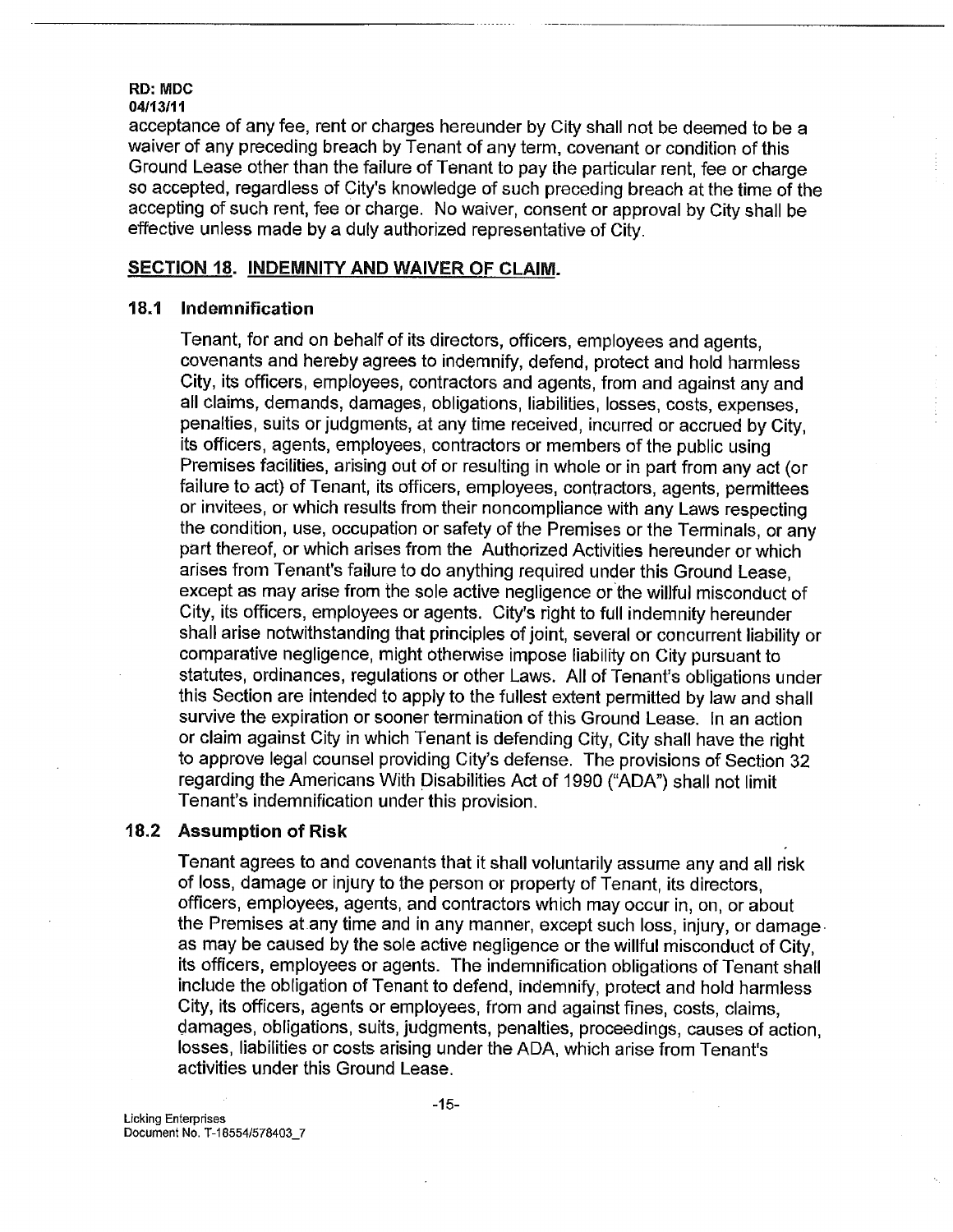### **RD: MDC 04/13/'1 '1** 18.3 Waiver of Claim

Tenant, as a material part of the consideration to be rendered to City under this Ground Lease, hereby waives all claims or causes of action against City, its officers, agents, contractors or employees which it may now or hereafter have for damage to its operations (including, without limitation, any interruption thereof), or to goods, wares, merchandise or other property on or about the Premises, and for injuries or death to persons on or about the Premises, from any cause or causes arising at any time, except as may arise from the sole active negligence or willful misconduct of City, its officers, agents or employees.

By way of example and not limitation, save and except as arises out of the sole active negligence or the willful misconduct of City, its officers, agents, contractors or employees, Tenant hereby waives any and all claims or causes of action which it may now or hereafter have against City, its officers, agents, contractors or employees (a) for loss, injury or damage sustained by reason of any deficiency, impairment and interruption of any water, electrical, gas, plumbing, air conditioning or sewer service or system serving any portion of the Premises; (b) for any loss, injury or damage arising or resulting from any negligent act or omission of any other tenant, subtenant, contractor, airline, Tenant or occupant of the Premises, or any person who uses the Premises with or without the authorization or permission of City; and (d) for any loss or damage to the property of, or injury or damage to Tenant, its officers, agents, employees, contractors, subtenants or any other person whomsoever, from any cause or causes arising at any time because of Tenant's uses or occupancy of such building or of the Premises, or its operations thereon.

## **SECTION 19. INSURANCE.**

## 19.1 **Required Insurance Coverage**

Prior to commencing any.work or operations under this Ground Lease, Tenant at its sole cost and expense and for the full term of this Ground Lease and all extensions thereof, shall obtain and maintain or shall cause to be obtained and maintained insurance against claims for injuries to persons or damages to property which may arise from or in connection with the activities of Tenant and its agents, employees and contractors, meeting at least the minimum insurance requirements set forth in Exhibit 2 on terms and conditions and in amounts as required by the Director of Finance or the Director's authorized designee ("Risk") Manager"). City shall not be obligated to take out insurance on Tenant's property. Tenant shall provide City with certificates of insurance or copies of all policies and such endorsements as may be required by City's Risk Manager. These requirements are subject to amendment or waiver if so approved in writing by the Risk Manager.

From time to time, at the request of the Risk Manager, Tenant shall provide a written statement of the replacement cost of the Tenant Improvements, with a copy to the Director.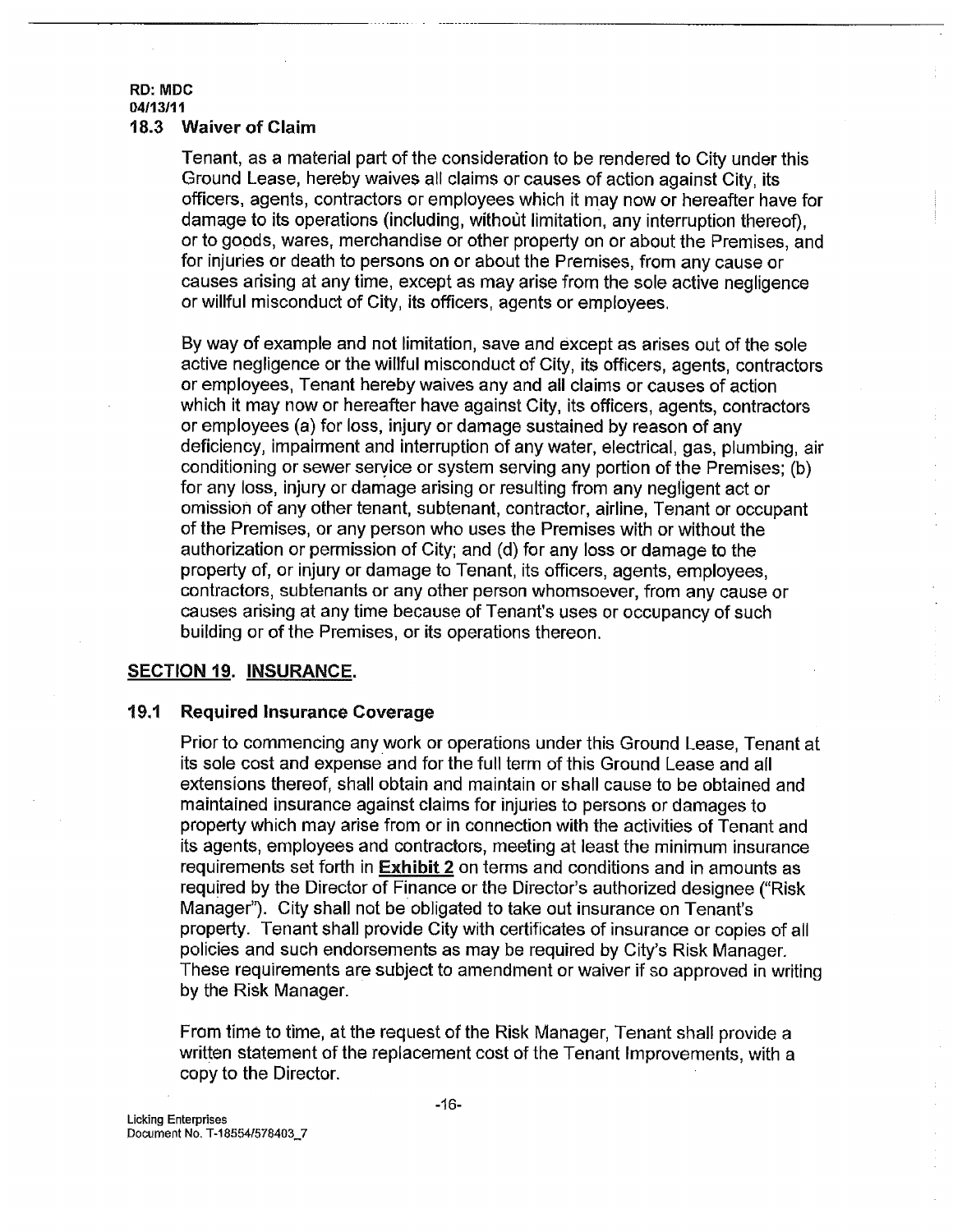### RD: MDC **04/131tt** SECTION 20. BAILEE DISCLAIMER.

It is hereby understood and agreed that City in no way purports to be a bailee, and is therefore not responsible in any way for any damage to the property of Tenant, Tenant's contractors, agents, employees and invitees.

## **SECTION 21, RIGHT TO ENTER.**

City reserves and shall have the right by its officers, employees, agents and contractors to enter into and upon the Premises at all reasonable times (and in emergencies at all times):

- А. To make any inspection Director may deem expedient or desirable for the proper enforcement of the covenants, conditions, restrictions, limitations and provisions of this Ground Lease;
- **B.** To install, construct and maintain, repair, replace and use any and all public utilities, sewer lines, drainage lines, water lines, water systems, irrigation lines, electrical lines, fuel lines and any municipal uses and appurtenances thereto, either above, on or below the surface of, in, along and/or across the Premises;
- C. To post notices of nonresponsibility for improvements, alterations or repairs if and when City shall desire to do so;

## SECTION 22. TAXES; ABSENCE OF LIENS.

## **22,1 Payment by Tenant**

Tenant shall pay before delinquency, and without notice or demand, any and all taxes, (including without limitation any gross receipts, income tax or excise tax) assessments, licenses, fees, possessory interest taxes and other public charges or penalties which shall be levied, imposed, or assessed upon any of Tenant's leasehold interest, upon Tenant's business, or upon Tenant for the privilege of conducting business within the Premises, or upon any other property of Tenant within the Premises. Payment of any and all taxes, assessments, licenses, fees or other public charges shall not reduce the amount of rentals, charges or any other fee that is required to be paid by Tenant to City under the provisions of this Ground Lease.

## **22.2 Possessory Interest**

Tenant recognizes and understands that this Ground Lease may, but is not intended to, create a real property possessory interest that may be, but is not intended to be, subject to real property taxation, and that Tenant may be subject to the payment of real property taxes levied on such interest. If any possessory interest tax is levied on the Premises, the Ground Leasehold Improvements and/or Tenant's estate created by this Ground Lease, Tenant shall pay such tax before delinquency. City shall have no obligation to pay any possessory interest tax. No such possessory interest tax, or any other tax by any governmental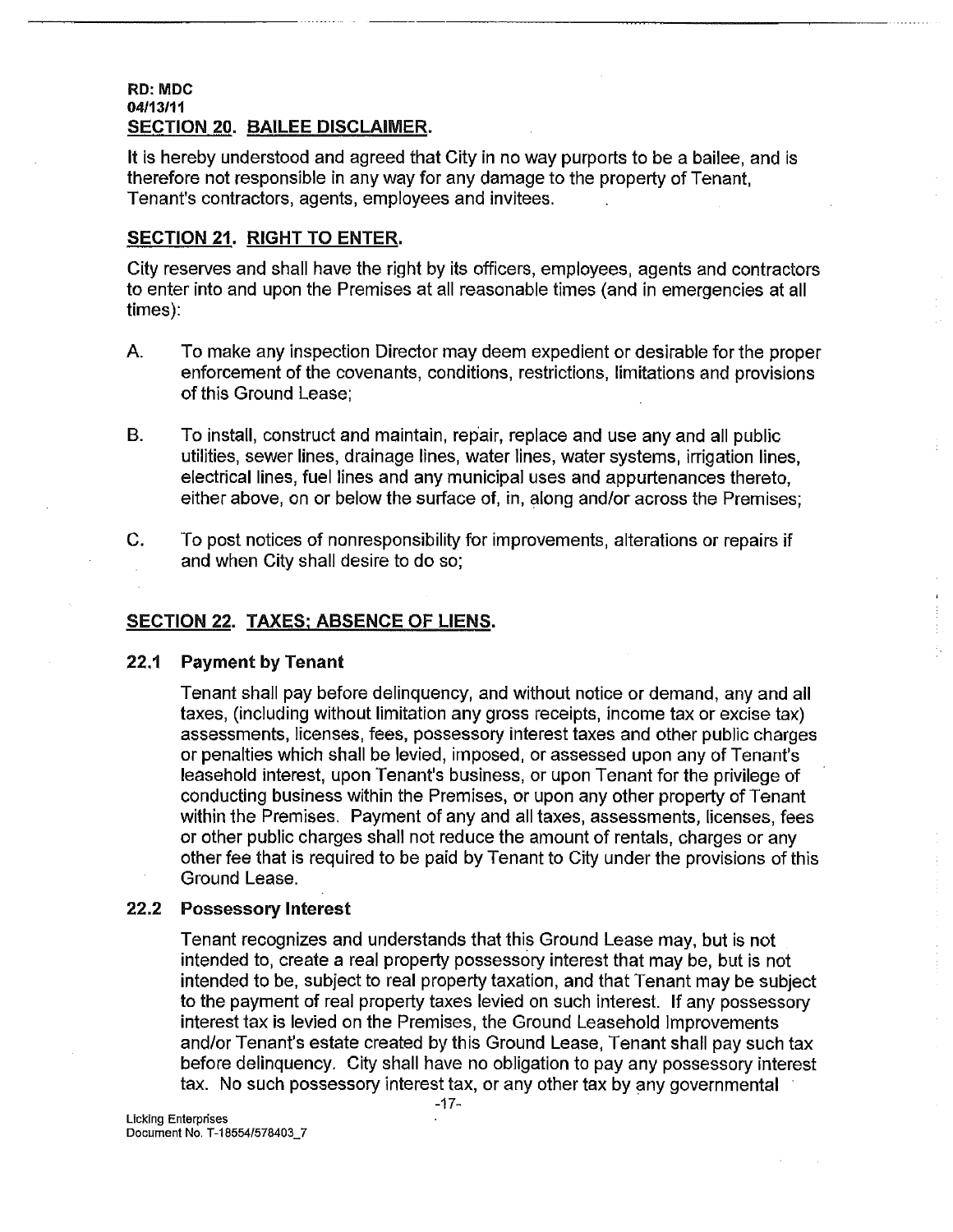entity, shall in any way reduce or substitute for the rent, charges or fees required to be paid as a condition of this Ground Lease or as otherwise required by City.

Under California law, City is not obligated to pay property taxes for its ownership of real property, and shall promptly file for cancellation of any such real property taxes. Tenant shall be responsible for any possessory interest taxes as may be assessed in accordance with California law.

#### **22.3 No Liens**

Tenant shall not permit or suffer any liens or encumbrances to be imposed upon the Premises, the Premises or any building or structure thereon, as a result of its activities without promptly discharging the same; provided, however, that Tenant may, if it so desires, contest the legality of same following prior written notice to City. In the event of a contest, Tenant shall provide a bond in an amount and in a form acceptable to City immediately following request therefor by City.

#### 22.4 Indemnity for Tenant's Failure to **Comply**

Tenant shall protect, defend, indemnify and hold City, including the Premises, and any Ground Leasehold improvements now or hereafter on the Premises, free and harmless from and against any liability, loss, or damage resulting from any taxes, assessments, or other charges required by this Ground Lease to be paid by Tenant and from all interests, penalties, and other sums imposed thereon and from any proceedings to enforce collection of any such taxes, assessments, or other charges.

#### 22.5 **Payment by City**

If Tenant fails to pay any tax or charge required by this Section to be paid by Tenant, City may, but is not obligated to, on five (5) days' prior written notice to Tenant, pay, discharge, or adjust such tax or charge for Tenant's benefit. In. such event, Tenant, on receipt of written demand of City, shall reimburse City promptly for the full amount paid by City, including interest, in paying, discharging or adjusting such tax or charge together with interest thereon from its due date at the rate of ten percent (10%) per annum until paid,

#### 22.6 **Contest of Tax or Charge**

- 22.6.1 Notice of Contest. In the event that Tenant desires, in good faith, to contest or review by appropriate legal or administrative proceedings any tax or charge specified hereunder, Tenant, at least ten (10) days prior to the delinquency of any such tax or charge or within the applicable period of time allowed by law, shall give City written notice of its intention to contest such tax or charge.
- **22.6.2** Procedure for Contest, Tenant may withhold payment of the tax or charge being contested if, but only if, nonpayment is permitted during the pendency of such proceedings without the foreclosure of any tax lien or the imposition of any fine or penalty. The contest shall be prosecuted to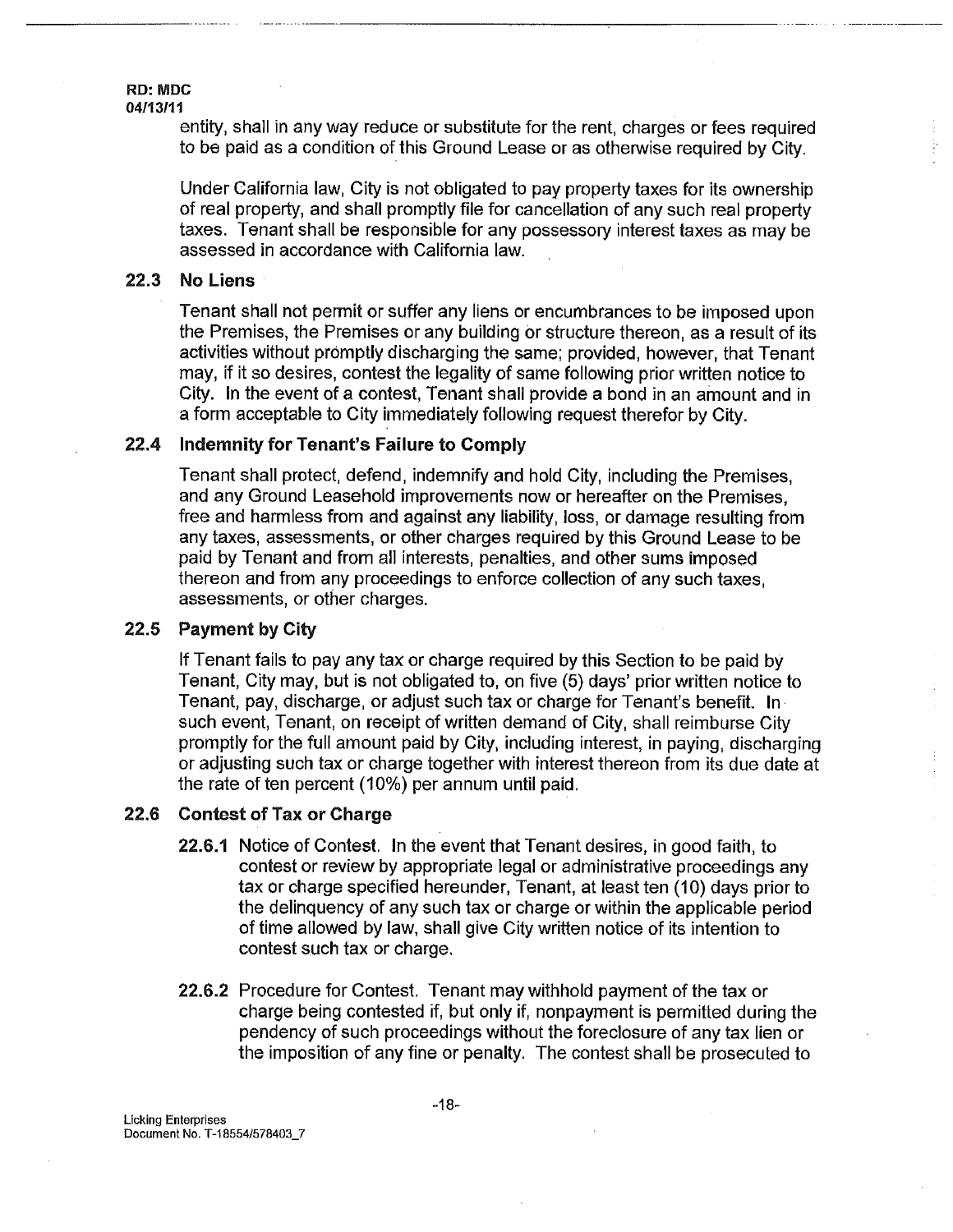**RD:** MDC **04/I 3/11**

> completion (whether or not this Ground Lease has expired or terminated) without delay at Tenant's sole cost and expense.

- **22.6.3** Payment Upon Final Determination. Within the applicable period of time allowed by law after the final determination of the amount of tax due, Tenant shall pay the amount determined to be due, together with all costs, expenses and interest (whether or not this Ground Lease has then expired or terminated)
- 22.6.4 Failure to Pay Constitutes Event of Default. The failure to pay any tax or charge hereunder shall constitute an Event of Default, and the obligation to pay the same shall survive the termination of this Ground Lease.

## SECTION 23. QUIET ENJOYMENT.

Subject to the provisions of this Ground Lease, City covenants that Tenant, on paying the rentals and otherwise performing its covenants and other obligations hereunder, shall have quiet and peaceable possession of the Premises.

## **SECTION 24. DAMAGE OR DESTRUCTION.**

#### 24.1 **Destruction Covered by Insurance**

In the event improvements on the Premises are damaged by any casualty which is covered under an insurance policy required to be maintained pursuant to this Ground Lease, Tenant shall repair such damage as promptly as reasonably possible in accordance with Section 8 and this Ground Lease shall continue in full force and effect, without any abatement of rent or payment of any damages or other amounts by City to Tenant.

 $\ddot{\ddot{\mathrm{i}}}$ 

#### 24.2 **Destruction Not Covered by Insurance**

In the event the improvements on the Premises are damaged by any casualty not covered under an insurance policy required to be maintained pursuant to this Ground Lease, then City (through Director) may, at City's option, give written notice to Tenant within thirty (30) days after the date of occurrence of such damage, of City's intention to cancel and terminate this Ground Lease as of the date of the occurrence of the damage unless the Tenant undertakes to repair any such damage or destruction at its own expense and does so with reasonable dispatch.

## SECTION 25. COMPLIANCE WITH LAWS.

 $25.1$ Tenant shall, at its sole cost and expense, comply with and conform to all Laws applicable to or affecting, directly or indirectly, Tenant, the Premises, or Tenant's Authorized Activities under this Ground Lease. Further, Tenant shall not do anything in, on or about the Premises, or bring anything that is prohibited by a standard form of fire insurance policy or that in any way would increase or affect the then existing rate of fire or other insurance required to be carried upon the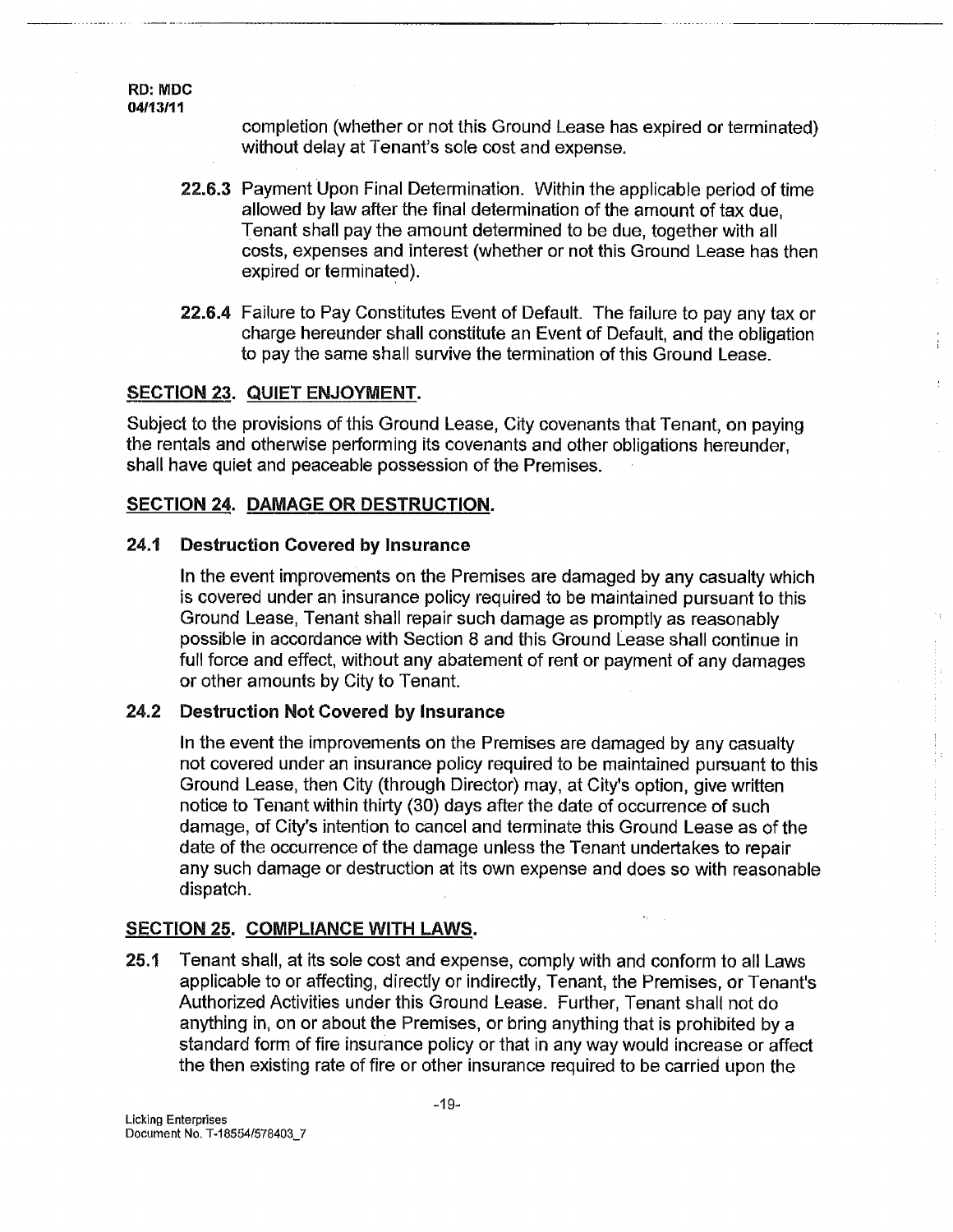### **RD: MDC 04/t 3/1 t**

Premises, or any part thereof, or any of their contents, or that will cause a cancellation of any insurance policy covering the Premises or any part thereof, or any of their oontents. Tenant agrees to observe and obey all rules and regulations adopted by City from time to time with respect to the use of the Premises. The judgment of any court of competent jurisdiction, or the admission of Tenant in any action or proceedings against Tenant, whether City be a party thereto or not, that Tenant has violated any such law, statute, ordinance, rule, regulation, order or requirement in the use of the Premises or the Premises shall be conclusive of that fact as between City and Tenant.

In connection with its operations in or about the Premises. Tenant shall pay to City all amounts, fees, charges and taxes due City under any ordinance, resolution or other applicable law governing activities in or about the Premises.

## **SECTION 26, SURRENDER OF PREMISES.**

- 26.1 On the last day, or sooner termination of this Ground Lease, Tenant shall quit and surrender, in good condition and repair (ordinary wear and tear excepted), the Premises. The Premises shall be surrendered to City in vacant condition, with no individuals, persons, or entities in occupancy of the Premises
- 26,2 Tenant shall, on or before the end of the term of this Ground Lease, remove all. personal property owned by it from the Premises. All such property not so removed prior to any vacation, abandonment, dispossession or surrender of the Premises shall be deemed, at the option of Director, to have been abandoned by Tenant. City may, at the option of Director, retain any such property so abandoned by Tenant or remove and/or dispose of such property. Tenant shall reimburse City for any costs or expenses incurred by City in removing and/or disposing of such property promptly upon demand by City.

# **SECTION 27. HAZARDOUS MATERIALS - PROHIBITIONS AND RESTRICTIONS.**

Tenant shall at all times comply with the provisions of this Ground Lease, including those provisions of Exhibit 3, regarding Hazardous Materials.

## SECTION 28. STATEMENTS, RECORDS AND INFORMATION.

Tenant represents and warrants to City that all statements, records, reports, certifications and other information submitted by Tenant to City have been true and accurate and covenants that all future statements, records, reports, certifications and other information submffted by Tenant to City will be true and accurate in all respects.

## **SECTION 29. GIFTS.**

Tenant is familiar with City's prohibition against the acceptance of any gift by a City officer or designated employee, which prohibition is found in Chapter 12.08 of the San Jose Municipal Code. Tenant agrees not to offer any City officer or designated employee any gift prohibited by said Chapter. The offer or giving of any gift prohibited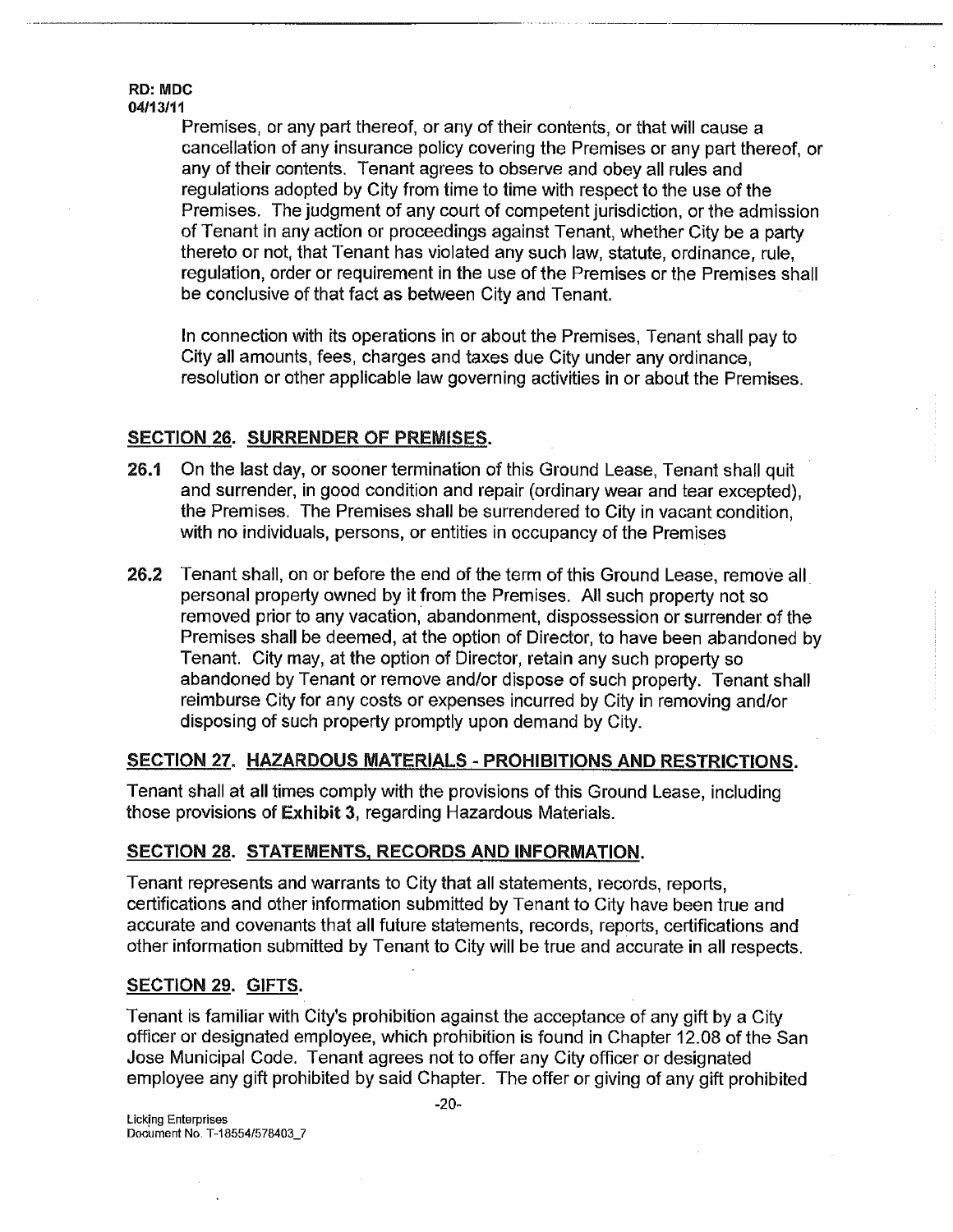# **RD: MDC**

**04/t 3111**

by Chapter 12.08 shall constitute a material breach of this Ground Lease by Tenant, In addition to any other remedies City may have at law or in equity, City may terminate this Ground Lease for such breach as provided in Section 16 of this Ground Lease.

## **SECTION 30. HEIRS, SUCCESSORS AND ASSIGNS.**

All of the covenants, agreements, conditions and undertakings herein contained shall apply to and bind the representatives, heirs, executors, administrators, successors and/or assigns of all the parties hereto.

## **SECTION 31.** REPRESENTATIONS AND WARRANTIES.

if Tenant is a partnership or joint venture, at least two (2) partners or each of the joint ventures, as the case may be, shall execute this Ground Lease on behalf of Tenant.

## **SECTION 32,** AMERICANS WITH DISABILITIES ACT.

Tenant shall be solely and fully responsible for complying with the ADA in connection with: (l) the Premises or any portion thereof and its operations thereon; (ii) removing physical barriers on the Premises; (iii) providing auxiliary aids and services for use of the Premises, where necessary or required; and (iv) modifying its policies, practices and procedures to comply with the ADA. Tenant shall develop a workplan to correct or avoid any violations or non-compliance with the ADA. Tenant shall deliver to the City, upon City's request, a copy of each such report and workplan. City's approval of or acceptance of any aspect of Tenant's activities under this Ground Lease shall not be deemed or construed in any way as a representation that such item, activity or practice complies with the ADA. Tenant agrees to indemnify, defend and hold the City harmless from any and all costs incurred by City with respect to Tenant's failure to comply with the ADA.

Nothing herein shall relieve Tenant from the obligation to seek and obtain City's consent prior to commencing any construction, alteration or renovation pursuant to **Section 8 hereof,**

## **SECTION 33. NO RELOCATION BENEFITS.**

Tenant acknowledges and agrees (i) that the possession and occupancy of the Property created by this Ground Lease is of a temporary nature; (ii) that City is allowing Tenant's use and occupancy of the Property only on an interim basis prior to City's planned future use of the Property; (iii) that Tenant understands the provisions of relocation law (including without limitation California Government Code Section 7260, et seq.) with regard to relocation assistance in connection with projects involving public entities; and (iv) that Tenant shall not acquire, as a result of this Ground Lease and Tenant's use and occupancy of the Property, any right to any relocation benefits or payments, whatsoever. Tenant understands that such relocation assistance may include, without limitation, certain moving expenses, business re-establishment expenses, and expenses incurred in searching for a replacement business.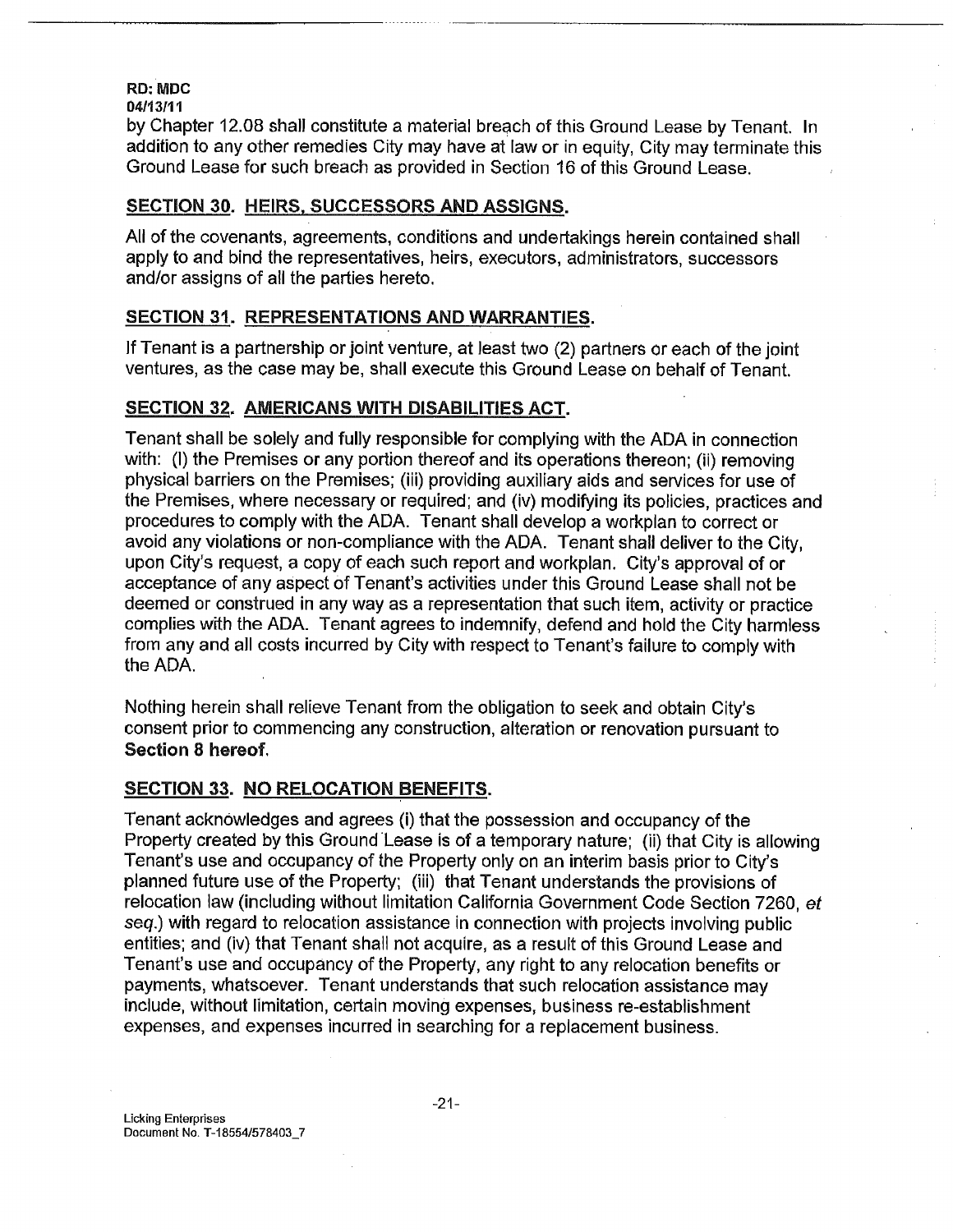RD: MDC

### 04/13111

After full consideration of such information, Tenant expressly agrees that, under California Government Code Section 7260(C)(2)(D), Tenant is not considered a "displaced person" if this Ground Lease is terminated in connection in accordance with its terms and, therefore, Tenant is not entitled to any relocation benefits in connection with such termination. If for any reason Tenant shall ever be determined to be such a "displaced person", Tenant does hereby, in consideration of City's agreement to allow this Ground Lease, expressly and knowingly waive any claim to relocation assistance (including without limitation under California Government Code Section 7260, et seq.) in connection with the Ground Lease and/or Tenant's occupancy of the Property. Tenant further expressly acknowledges that City is relying on this waiver in approving the Ground Lease. To the extent that Tenant sublets the Property or permits its occupancy by any other party, Tenant agrees that it will indemnify and hold harmless City from any claim for relocation benefits by any sub-tenant or other occupant.

## **SECTION 34. MISCELLANEOUS.**

## **34.1 Consent**

Unless expressly stated otherwise, whenever in this Ground Lease the approval or consent of a party is required, such approval or consent must be in advance, shall be in writing and shall be executed by a person having the express authority to grant such approval or consent.

## **34.2 Controlling Law**

Except as federal law may apply, the parties agree that this Ground Lease shall be governed and construed by and according to the laws of the State of California.

#### **34.3 Entire Agreement**

This instrument contains all of the terms and conditions entered into and made by and between the parties and may not be modified orally, or in any manner, other than by an agreement in writing signed by all the parties hereto or their respective successors-in-interest.

#### 34.4 **Exhibits and Addenda**

All exhibits and addenda referred to herein, and any exhibits or schedules which may from time to time be referred to in any duly executed amendment thereto, are by such reference incorporated herein and shall be deemed a part of this Ground Lease as if set forth fully herein.

#### **34.5 Force Majeure**

Neither party shall be deemed to be in default on account of any delay or failure to perform its obligations under this Ground Lease which results from an act of God, acts of superior governmental authority, a strike, a boycott, a shortage of items, or any other cause beyond the reasonable control of such party.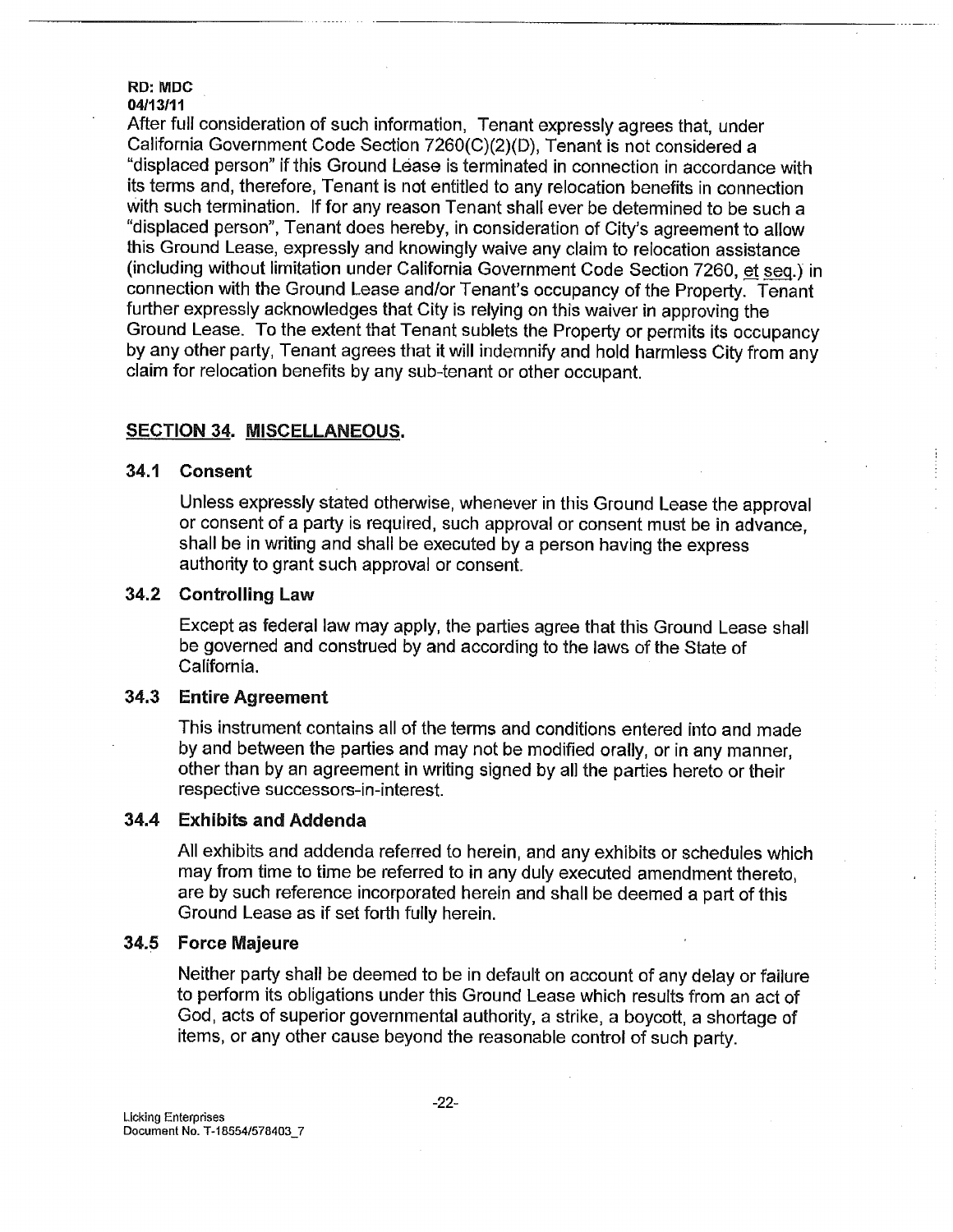# RD: MDC **04113/1 t**

## 34=6 **Headings**

The headings of the several paragraphs and sections of this Ground Lease are inserted only as a matter of convenience and for reference and in no way define, limit or describe the scope or intent of any provisions of this Ground Lease and shall not be construed to affect in any manner the terms and provisions hereof or the interpretation or construction thereof.

## **34.7 Joint and Several**

If there be more than one Tenant designated in or signatory to this Ground Lease, the obligations hereunder imposed upon Tenant shall be joint and several; and the term Tenant as used herein shall refer to each and every of said signatory parties, severally as well as jointly.

#### **34.8 Material Considerations**

Each and every term, condition, covenant and provision of this Ground Lease is and shall be deemed to be a material part of the consideration for the parties' entry into this Ground Lease, and any breach hereof by Tenant shall be deemed to be a material breach. Each term and provision of this Ground Lease to be performed by Tenant shall be construed to be both a covenant and a condition.

#### **34.9 Modification of Ground Lease**

This Ground Lease.shall not be modified, unless the parties first agree to and approve of such modification in writing.

## **34.10 No Assumption**

The review, approval, inspection, examination or consent of City of or to any item to be reviewed, approved, inspected, examined or consented to by City shall not constitute the assumption of any responsibility by City for either accuracy or sufficiency of any item or the quality or suitability of such item for its intended use, but rather for the sole purpose of protecting City's interests. No third parties, including Tenant or persons claiming under Tenant, shall have any rights hereunder resulting therefrom or otherwise.

## **34.11 Number and Gender**

Whenever the singular number is used in this Ground Lease and when required by the context, the same shall include the plural and the masculine gender shall include the feminine and neuter genders.

## **34.12 Recordation**

Tenant shall execute, acknowledge and deliver to City with this Ground Lease a short form of memorandum of this Ground Lease, in the form attached to this Ground Lease. in the event of any amendment to this Ground Lease, Tenant shall, upon request of City, execute, acknowledge and deliver to City a short form of memorandum of this Ground Lease, as amended, in a form satisfactory to Director and suitable for recording. In no event shall this Ground Lease or any memorandum hereof be recorded without the prior written consent of City, and any attempt to do so shall constitute a default by Tenant.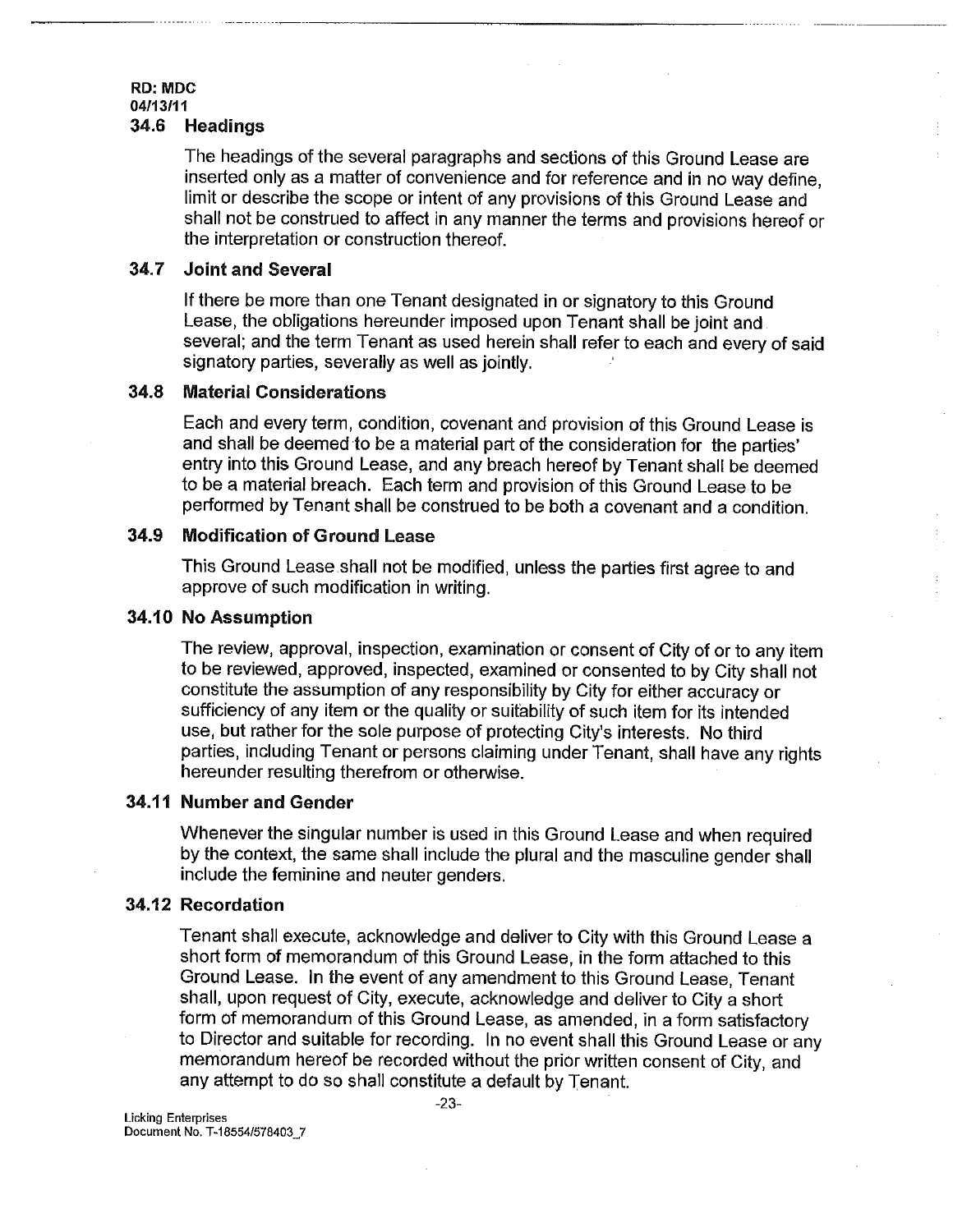### RD: MDC **04113/11 34.13 Resolutions**

Tenant shall submit a copy of any corporate resolution, if requested by City, which authorizes any director or officer to act on behalf of Tenant or which authorizes Tenant to enter into this Ground Lease.

## 34.14 **Severability**

If a court of competent jurisdiction finds or rules that any provision of this Ground Lease is void. or unenforceable, the remaining provisions of this Ground Lease shall remain in effect.

## **34.15 Successors and Assigns**

The provisions of this Ground Lease shall, subject to the provisions concerning transfer, apply to and bind the successors and assigns of the parties hereto.

## **34.16 Tenant not an Agent of City**

Tenant is not an agent, contractor or employee of City and nothing.in this Ground Lease nor any action of Tenant shall be construed in any way to constitute Tenant as an agent, contractor or employee of City for any purpose.

## **34.t7 Time of Essence**

Time is of the essence of this Ground Lease and each of its provisions, and failure to comply with this provision shall be a material breach of this Ground Lease.

## **34,18 Venue**

In the event that suit shall be brought by either party hereunder, the parties agree that venue shall be exclusively vested in the state courts of California in the County of Santa Clara or if federal jurisdiction is appropriate, exclusively in the United States District Court in the Northern District of California, San Jose, California.

## **SECTION 35. NOTICES.**

All notices, statements, demands, requests, consents, approvals, authorizations, offers, agreements, appointments or designations hereunder by either party to the other, shall be in writing and shall be addressed as follows:

If to City, the same shall be addressed to:

City of San Jose Real Estate Services 200 E. Santa Clara St., T-4 San Jose, CA 95113

Licking **Enterprises** Document No. T-18554/578403,\_7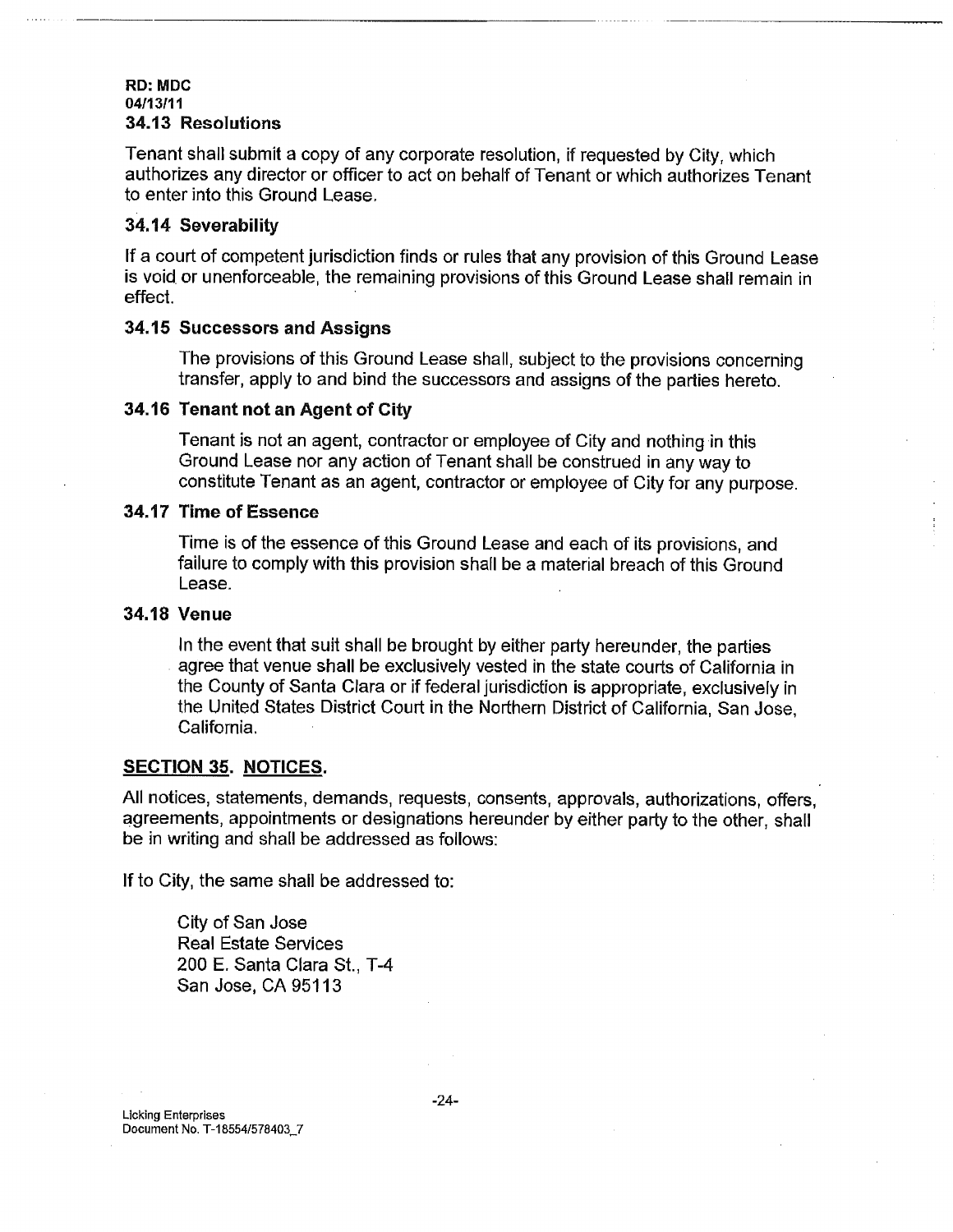**RD: MDC 04/13/11** If to Tenant, the same shall be addressed to:

> Licking Enterprises LLC 1249 Robbia Court Sunnyvale, CA 94087

All notices shall be sufficiently given and served upon the other party if sent by firstclass U.S. mail, postage prepaid, or by facsimile to the facsimile numbers indicated herein for either party. All termination notices shall be served in accordance with California Code of Civil Procedure Section 1162, as may be amended or modified.

## **Executed as of the day and year first written above.**

APPROVED AS TO FORM:

Senior Deputy City Attorney

"CITY" CITY OF SAN JOSE, a municipal corporation

By

Name: Deanna Santana Title: Deputy City Manager

"TENANT" LICKING ENTERPRISES, LLC.

By:  $J$ OHN Name: LICKING

Title: PRES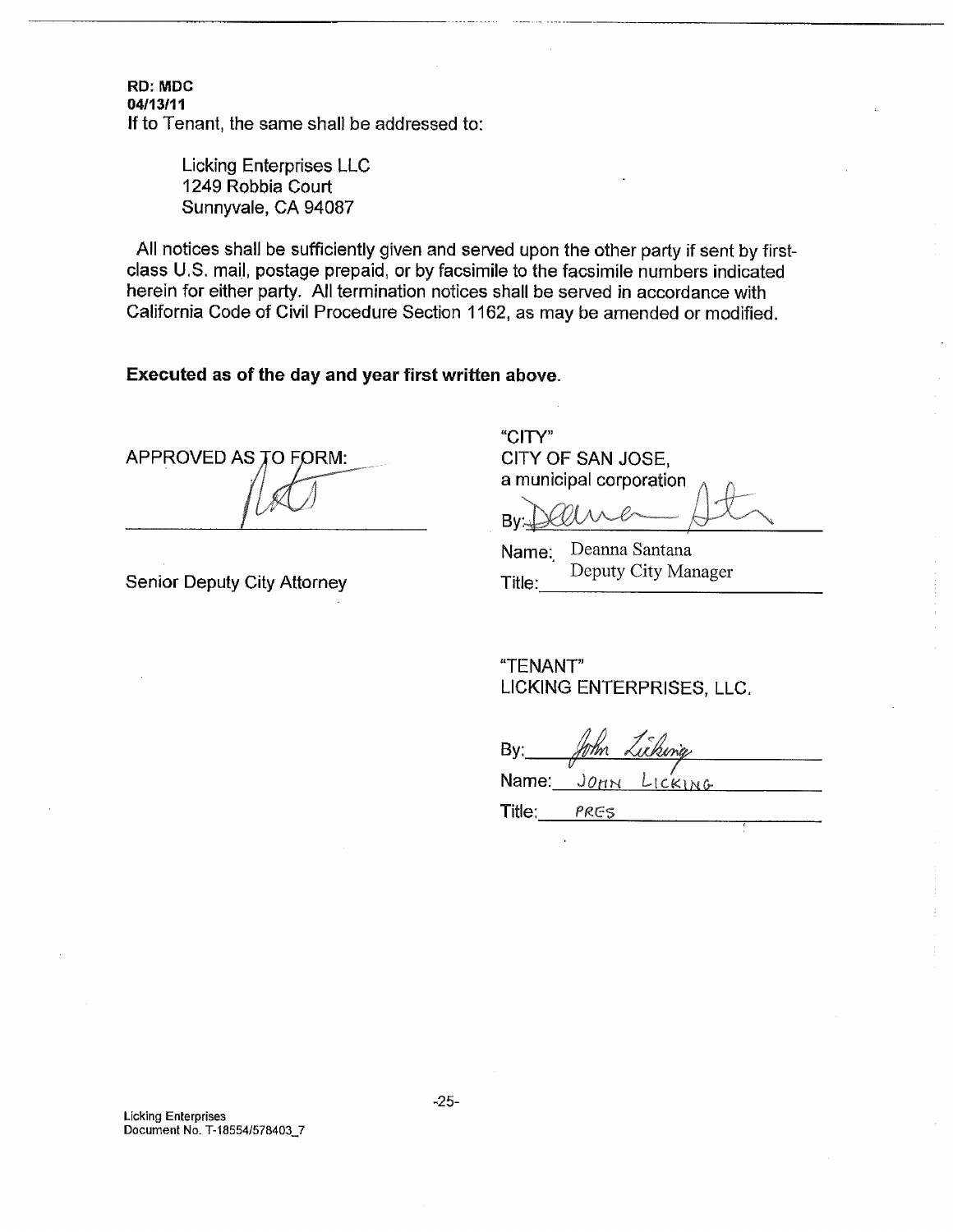## **EXHIBIT 1 DESCRIPTION OF PREMISES**

**ORDER !NO, ;** 06:16006906-SL

The land referred to is situated in the County of Santa Clara, City of San lose, State of California, and is described as follows:

### PARCEL ONE:

All of Lots 13, 14, 15 and 16, In Block 1, as shown upon that certain Map entitled, "Map of the Property of the San Jose Pioneer Homestead Association", which Map was filed for record in the office of the Recorder of the County of Santa Clara, State of California on May 24, 1869 In Book "C" of Miscellaneous Records, Page 342.

EXCEPTING FROM said Lots 14, 15 and 16 all that portion thereof lying Northeasterly of the Southwesterly line of the Bayshore Highway as said line was estalSlished in the Deed from Carlo Bianchi, et ux, dated August 10, 1939, recorded October 14, 1939 in Book 949 of Official Records, Page 342.

ALSO EXCEPTING THEREFROM the following described parcel of land:

Commencing at the Westerly corner of said Lot 13, being on the property line common to the lands, now formerly of Carlo Bianchi, and of Hazel Marianelli, et al; thence along sald common property line North 51° 07' 26" East 79.78 feet to the Southerly line of the existing State Highway in Santa Clara County, Road IV-SCI-68SJS; thence along said Southerly line from a tangent that bears South 71° 54' 39.8" East along a curve to the right with a radius of 5574.72 feet, through an angle of 2° 12' 23.1" an arc length of 214.68 feet, thence South 39° 50' 12" West 198.43 feet to the property line common to the lands, now or formerly of Carlo Bianchl and Silvio De Mattei; thence along last said common property line North 38° 32' 41" West 221.02 feet to the point of commencement.

#### PARCEL TWO;

A pogdon of that certain parcel of land conveyed to the State of California by State Deed No. 14081, recorded August 1, 1955 in Book 3240 of Official Records, Page 105, of Santa Clara County, said portion being described as follows:

Commencing at the most Easterly corner of said parcel of land; thence along the Southeasterly line of said Parcel South 51° 27' 19" West, 231.36 feet to that certain course described as "South 38° 32' 41" East, 99.31 feet", in Parcel 11 of Relinquishment No. 22157 to the City of San Jose, recorded June 5, 1961 in Book 5188, at Page 240, Official Records, of Santa Clara County; thence along said course North 38° 32' 41" West, 19.31 feet to the Northeasterly terminus of the course described in said Parcel 11 with the length of 71.53 feet; thence along the Northeasterly prolongation of last said course North 39° 50' 12" East, 236.20 feet to the Northeasterly line of said Parcel (3240 OR 105); thence along said line South 38° 32' 41" East, 65.B7 feet to the point of commencement.

Licking Enterprises Document No. T-185541578403\_7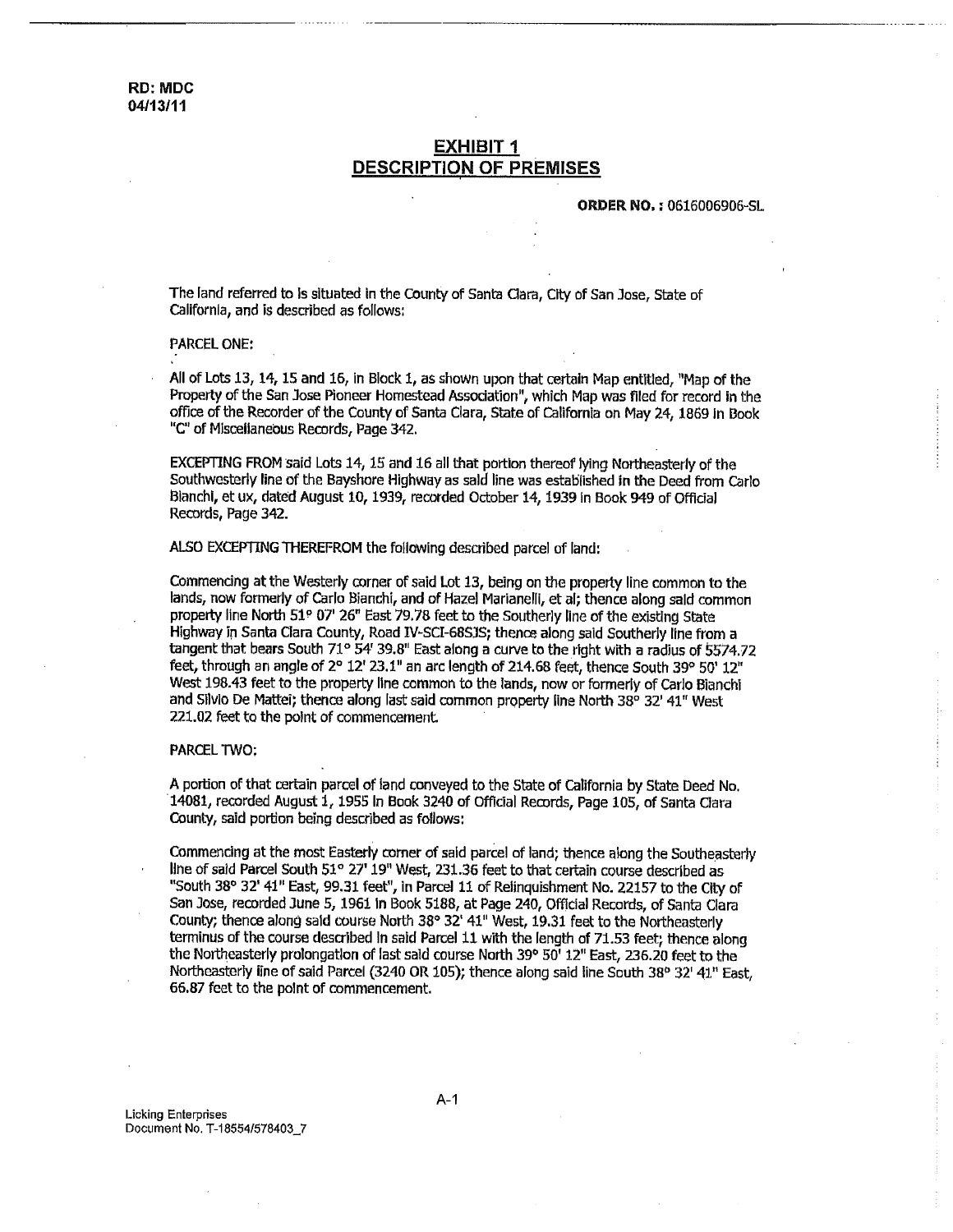## **EXHIBIT 2 INSURANCE**

At all times during this lease TENANT, at TENANT'S sole cost and expense, shall procure and maintain for the duration of this AGREEMENT insurance against claims for injuries to persons or damages to property which may arise from, or in connection with the TENANT's operation and use of the leased premises.

## **A. Minimum Scope of Insurance**

Coverage shall be at least as broad as:

- $1.$ The coverage provided by Insurance Services Office Commercial General Liability coverage ("occurrence") Form Number CG 0001 including Fire Legal Liability; and
- $2.$ The coverage provided by Insurance Services Office Form Number CA 0001 covering Automobile Liability. Coverage shall be included for all owned, non-owned and hired automobiles.
- 3. Workers' Compensation insurance as required by the California Labor Code; and
- Employers Liability insurance; and 4.
- 5. There shall be no endorsement reducing the scope of coverage required above unless approved by the City's Risk Manager.

## **B. Minimum Limits of Insurance**

TENANT shall maintain limits no less than:

- $1.$ Commercial General Liability: \$2,000,000 per occurrence for bodily injury, personal injury and property damage. If Commercial Liability Insurance or other form with a general aggregate limit is used, either the general aggregate limit shall apply separately to this project/location or the general aggregate limit shall be twice the required occurrence limit. Fire Legal Liability \$100,000; and
- 2. Commercial automobile liability insurance insuring all owned, non-owned and hired vehicles used in the conduct of Tenants business and operated upon or parked upon common area with limits of liability not less than \$1,000,000 combined single limit for both bodily injury and property damage.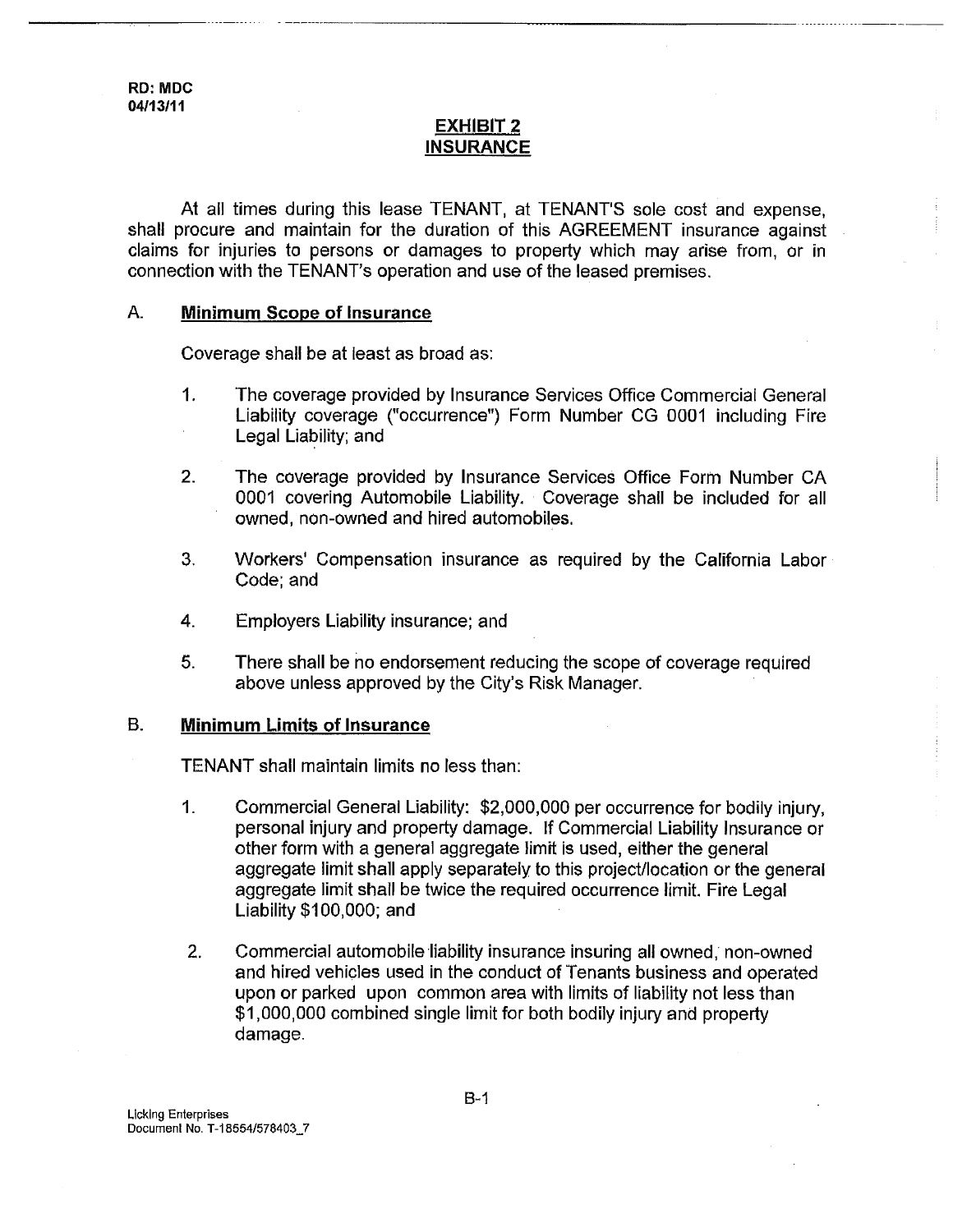**RD:** MDC

041t3/11

3. Workers' Compensation and Employers' Liability: Workers' Compensation limits as required by the California Labor and Employers Liability limits of \$1,000,000 per accident; and

## **C. Deductibles and Self-Insured Retentions**

Any deductibles or self-insured retentions must be declared to, and approved by CITY's Risk Manager. At the option of CITY, either; the insurer shall reduce or eliminate such deductibles or self-insured retentions as respects CITY, its officer, employees, agents and TENANTs; or TENANT shall procure a bond guaranteeing payment of losses and related investigations, claim administration and defense expenses in an amount specified by the CITY's Risk Manager.

## **D. Other Insurance Provisions**

The general liability policy is to contain, or be endorsed to contain, the following provisions:

- $\mathbf 1$ Commercial General Liability and Commercial Automobile Liability
	- $a$ . The City of San Jose its officers, agents, employees and contractors are to be covered as additional insureds as respects: Liability arising out of activities performed by or on behalf of, TENANT; products and completed operations of TENANT; premises owned, leased or used by TENANT; and automobiles owned, leased, hired or borrowed by TENANT. The coverage shall contain no special limitations on the scope of protection afforded to CITY, its officers, employees, agents, and contractors.
	- TENANT's insurance coverage shall be primary insurance as  $b.$ respects CITY its officers, employees, agents and TENANTs. Any insurance or self-insurance maintained by CITY, its officers, employees, agents and contractors shall be excess of TENANT's insurance and shall not contribute with it.
	- C, Any failure to comply with reporting provisions of the policies by TENANT shall not affect coverage provided CITY, its officers, employees, agents, or contractors.
	- d. Coverage shall state that TENANT's insurance shall apply separately to each insured against whom claim is made or suit is brought, except with respect to the limits of the insurer's liability.
	- Coverage shall contain a waiver of subrogation in favor of the City,  $\mathbf{e}$ . its officials, employees, agents and contractors.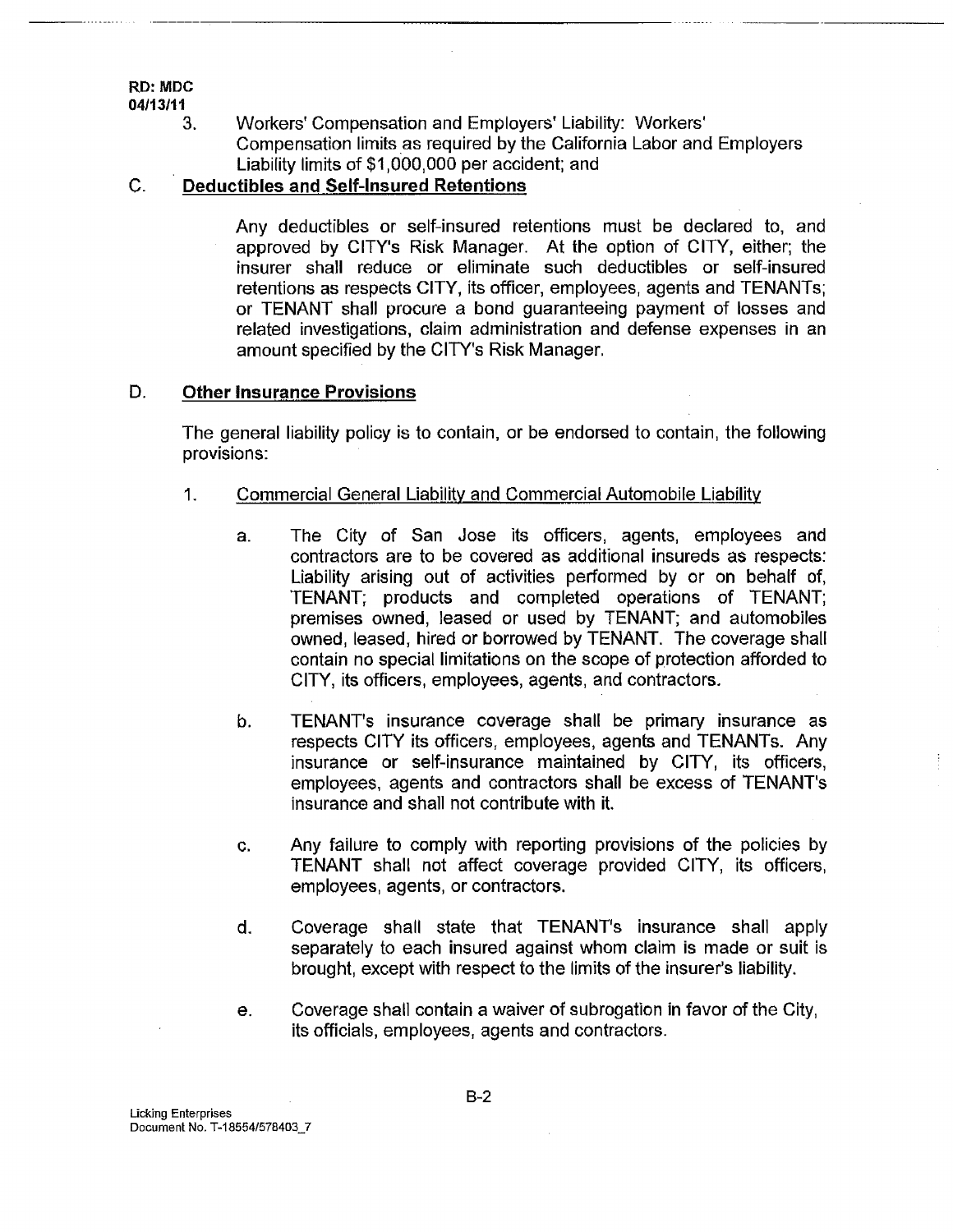#### $2.$ Workers' Compensation and Employers' Liability, Coverage shall contain waiver of subrogation in favor of the City of

San Jose, its officers, employees, agents and contractors

## 3. All Coveraqes

Each insurance policy required by this AGREEMENT shall be endorsed to state that coverage shall not be suspended, voided, canceled, or reduced in limits except after thirty (30) days' prior written notice has been given to CITY; except that ten (10) days' prior written notice shall apply in the event of cancellation for non-payment of premium,

# **E. Acceptability of Insurers**

Insurance is to be placed with insurers acceptable to CITY's Risk Manager.

# **F. Verification of Coverage**

TENANT shall furnish CITY with certificates of insurance and with original endorsements affecting coverage required by this AGREEMENT. The certificates and endorsements for each insurance policy are to be signed by a person authorized by that insurer to bind coverage on its behalf.

Proof of insurance shall be either emailed in pdf format to: Riskmgmt@sanjoseca.gov, or mailed to the following postal address (or any subsequent email or postal address as may be directed in writing by the Risk Manager):

> City of San Jose - Human Resources Risk Management 200 East Santa Clara St. 2<sup>nd</sup> Floor Wing San Jose, CA 95113-1905

## **H. Review of Coverage**

These insurance requirements shall be subject to review by City's Risk Manager. Should the Risk Manager require any change in coverage, any such change shall be noticed in writing by City to Licensee and Licensee shall comply with the change within thirty (30) days of the date of receipt of the notice.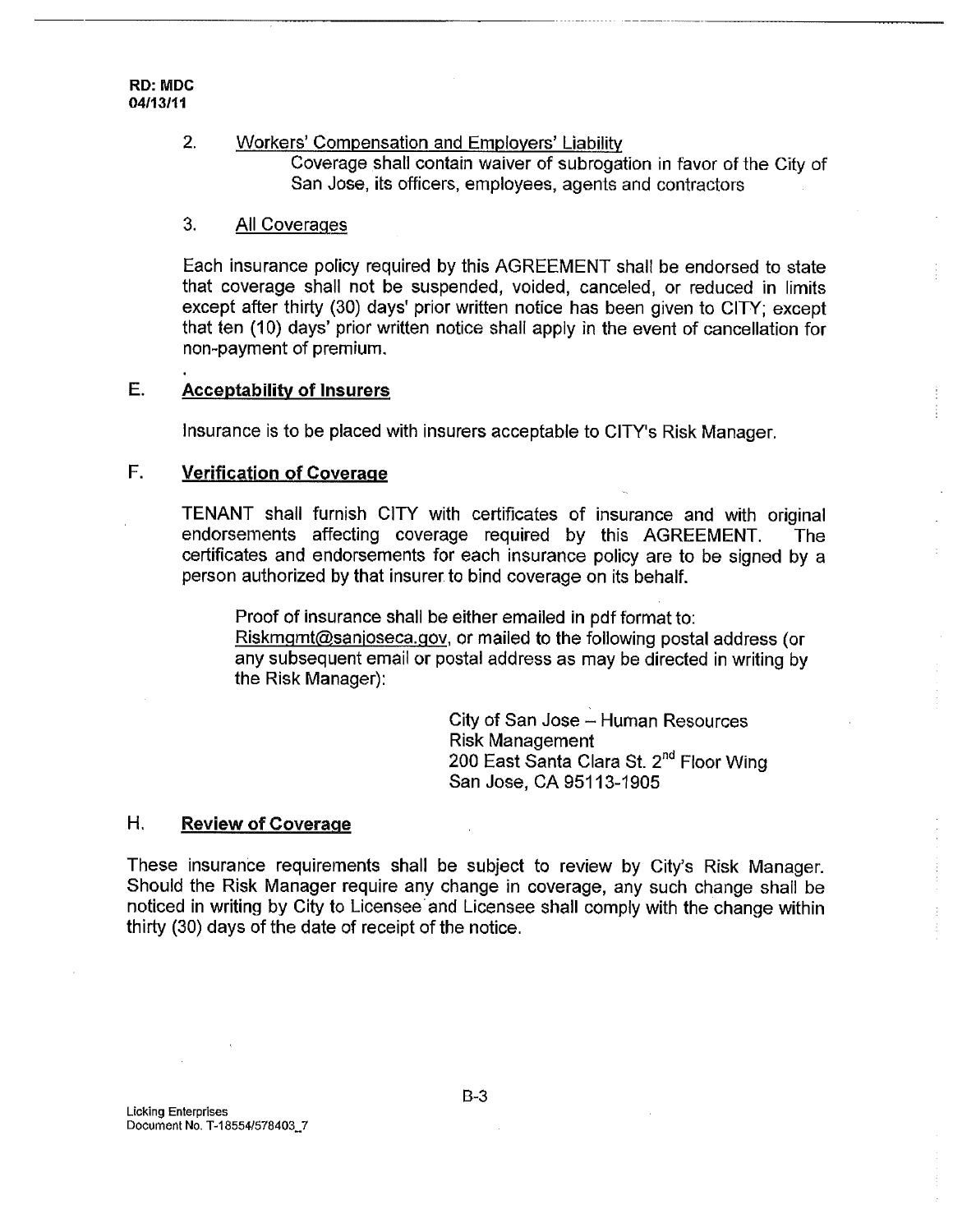## **EXHIBIT 3 HAZARDOUS MATERIALS**

Hazardous Material" Defined. For purposes of this Ground Lease, the term "Hazardous Material" means any (a) substance, product, waste or other material of any nature whatsoever which is or becomes listed, regulated, or addressed pursuant to the Comprehensive Environmental Response, Compensation and Liability Act, 42 U.S.C. Sections 9601, et seq. ("CERCLA"); the Hazardous Materials Transportation Act, ("HMTA") 49 U.S.C. Section 1801, et seq.; the Resource Conservation and Recovery Act, 42 U.S.C. Section 6901 et seq. ("RCRA"); the Toxic Substances Control Act, 15 U.S.C. Sections 2601 et seq. ("TOSCA"); the Clean Water Act, 33 U.S.C. Sections 1251 et seq.; the California Hazardous Waste Control Act, Health and Safety Code Sections 25100 et seq.; the California Hazardous Substance Account Act, Health and Safety Code Sections 25300 et seq.; the California Safe Drinking Water and Toxic Enforcement Act, Health and Safety Code Sections 25249.5 et seq.; California Health and Safety Code Section 25280 et seq. (Underground Storage of Hazardous Substances); the California Hazardous Waste Management Act, Health and Safety Code Sections 25170.1 et seq.; California Health and Safety Code Section 25501 et seq. (Hazardous Materials Response Plans and Inventory); or the Porter-Cologne Water Quality Control Act, California Water Code Sections 13000 et seq., all as amended, (the above-cited California State statutes are collectively referred to as "the State Toxic Substances Laws") or any other federal, state or local statute, law, ordinance, resolution, code, rule, regulation, order or decree regulating, relating to, or imposing liability (including, but not limited to response, removal and remediation costs) or standards of conduct or performance concerning any hazardous, toxic or dangerous waste, substance or material, as now or at any time hereafter may be in effect; (b) any substance, product, waste or other material of any nature whatsoever which whose presence in and of itself may give rise to liability under any of the above statutes or under any statutory or common law theory based on negligence, trespass, intentional tort, nuisance, strict or absolute liability or under any reported decisions of a state or federal court, (iii) petroleum or crude oil, including but not limited to petroleum and petroleum products contained within regularly operated motor vehicles and (c) asbestos. The term "Hazardous Materials" shall not include reasonable quantities for lawful and customary use of office supply products, janitorial supply products, and other products used by Tenant during its tenancy hereunder so long as used in a lawful manner.

Licking Enterprises Document No. T-18554/578403\_7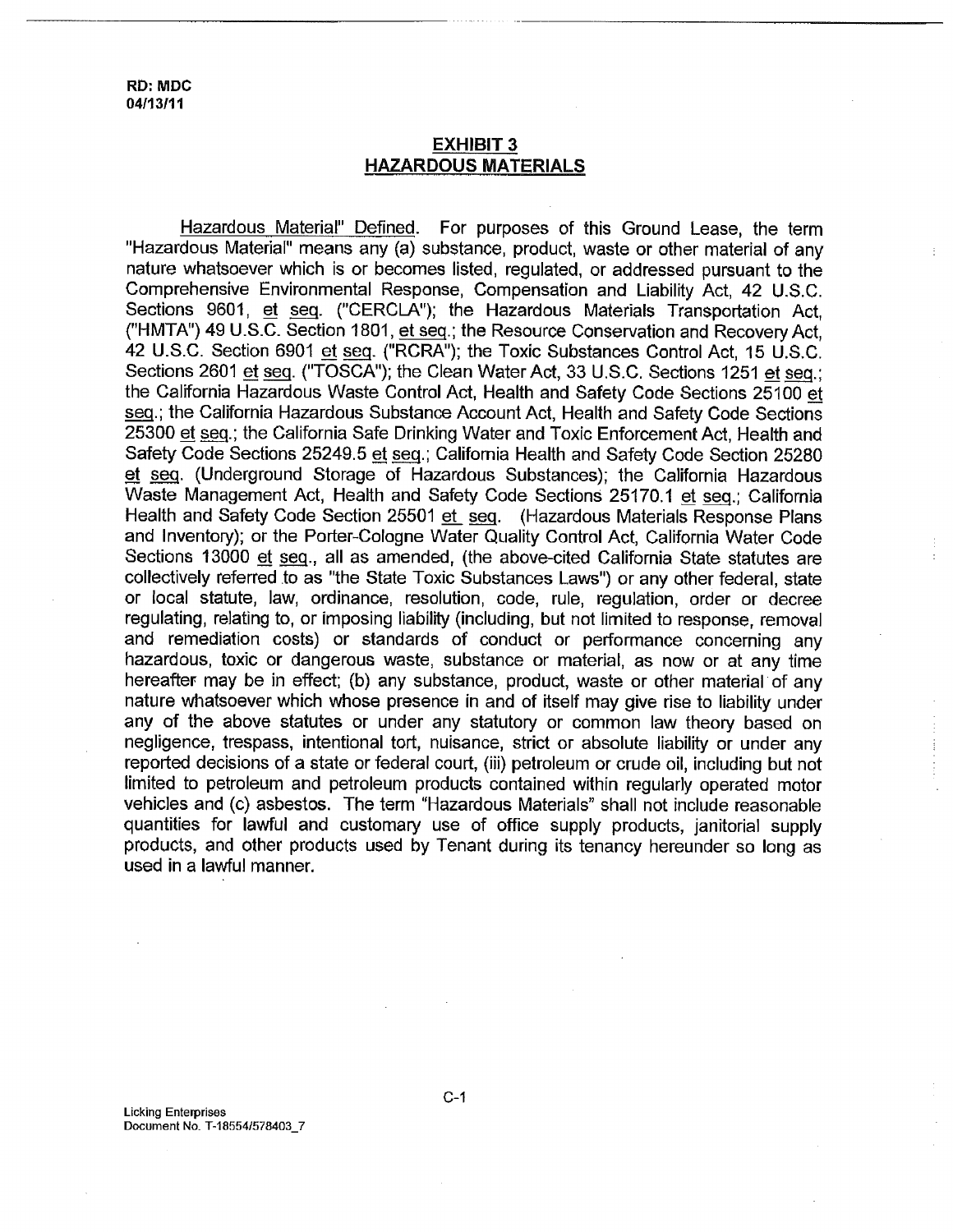# **EXHIBIT 4**

Recording Requested by: City of San Jose, a municipal corporation of the State of California

When recorded, return to: City Clerk's Office 200 East Santa Clara Street San Jose, CA 95113-1905

# MEMORANDUM OF GROUND LEASE AGREEMENT

THIS MEMORANDUM OF GROUND LEASE AGREEMENT made and entered into this day of \_\_\_\_\_\_\_\_\_\_\_\_\_\_, 2011 by and between the City of San Jose, a municipal corporation of the State of California ("City") and Licking Enterprises LLC, a corporation authorized to do business in the State of California ("Tenant"). City leases to Tenant and Tenant leases from City the use of certain Premises located at 1157 East Taylor Street, San Jose, California.

The leased premises are leased upon and subject to the terms, provisions, covenants and conditions contained in, and the location and amount of space leased are more particularly described in, an unrecorded Ground Lease dated , ... (2011 ("Ground Lease"). The Ground Lease Term shall commence on the date that title to the property comprising the Ground Lease Premises is conveyed to City and shall continue until City determines that the Ground Lease must be terminated and the property vacated in order to begin the development of the 101/Mabury interchange, or for any other purpose. The City shall give at least six months written notice of the need to terminate the leasehold and take possession of the Ground Leased Premises. The parties agree that such written notice of termination shall not be given sooner than October 1,2014, that on or after April 1,2015, City may give such written notice of termination at any time, and that otherwise this Ground Lease shall expire no later than September 30, 2015, unless otherwise mutually agreed upon in writing between the parties.

The Ground Lease Agreement and Exhibits are on file with the City Clerk's Office of the City of San Jose. The purpose of this Memorandum of Ground Lease Agreement is to give notice of the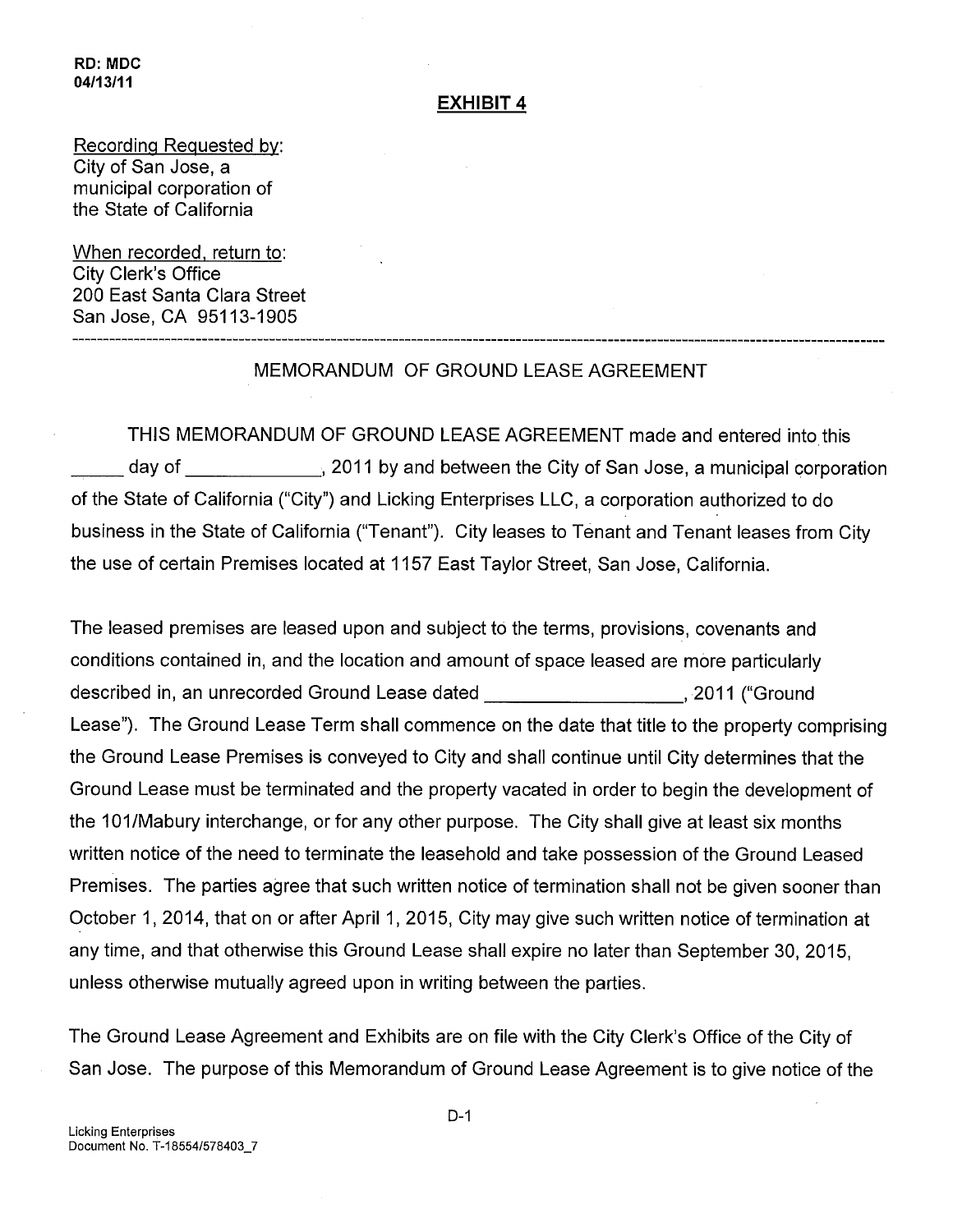existence of the Ground Lease Agreement, which itself constitutes the agreement between the parties.

Executed by the parties on the date set forth above.

"CITY"

APPROVED AS TO FORM

cITY OF SAN JOSE, a municipal corporation of the State of California

| By:    |  |
|--------|--|
| Name:  |  |
| Title: |  |

"TENANT"

LICKING ENTERPRISES, a corporation authorized to do business in California

By:

Authorized Representative

Senior Deputy City Attorney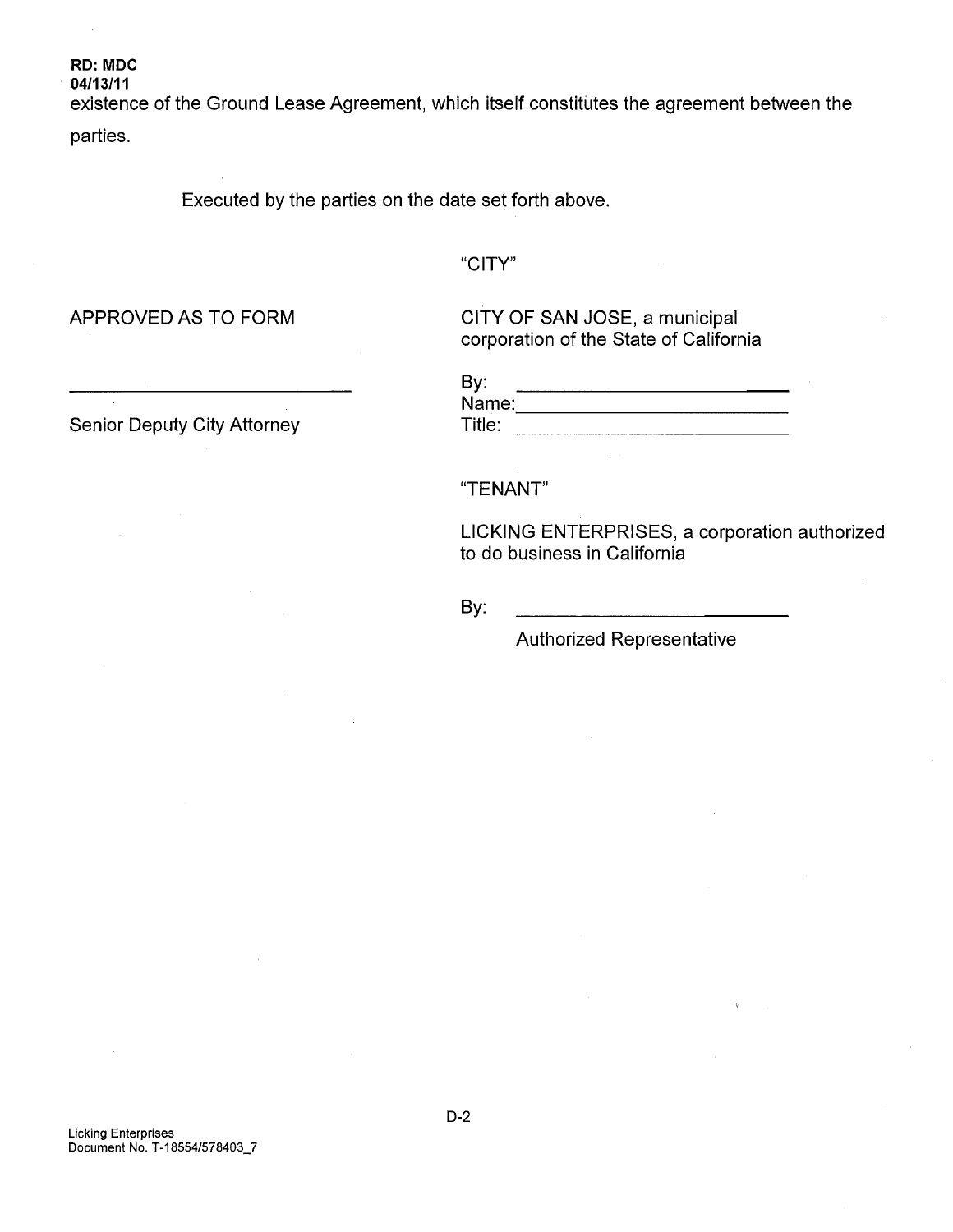## **CORPORATE SECRETARY CERTIFICATE**

This certificate shall be executed by the secretary or assistant secretary of a corporation.

I, \_\_\_\_\_\_\_\_\_\_\_\_\_\_\_\_\_\_\_\_\_\_\_\_\_\_, certify that I am the \_\_\_\_\_\_\_\_\_\_\_\_\_\_\_\_\_ secretary Name of Secretary or Assistant Secretary of the corporation named in the attached agreement; that <u>ware of Person who Signed Agreement</u>

Name of Person who Signed Agreement signed the agreement on behalf of the corporation as the of

Title of Person who Signed the Agreemer the corporation; and that the agreement was duly signed for and in behalf of the corporation by authority of its Board of Directors, and is within the scope of its corporate powers.

> Signature of Secretary or Assistant **Secretary**

Corporate Seal

Date

**Licking Enterprises** Document No. T-18554/578403\_7